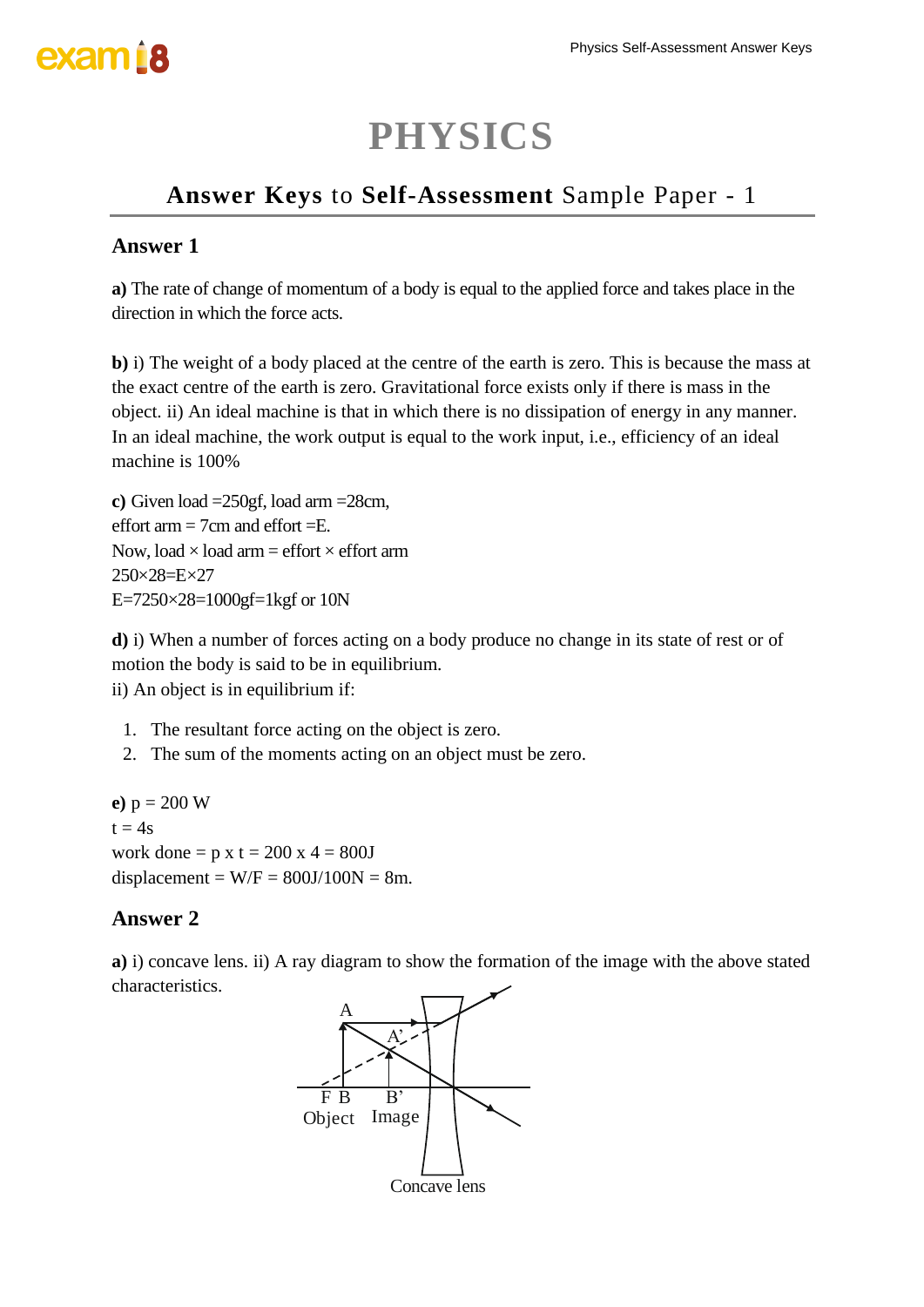

**c)** The four regions of electromagnetic spectrum (other than visible light) in their increasing order of wavelength are:

- Ultraviolet rays
- Infrared
- Microwaves
- Radio waves.

**d)** The speed of sound in air increases with increasing temperature. The speed of sound is more on a hot day than on a cold day. Since, the speed of sound is more on a hot day, therefore we will hear an echo sooner on a hot day than on a cold day.

**e)** i) Ultrasound is the name given to sound waves that

have frequencies greater than 20,000Hz (20 kHz). This is above the normal hearing range for humans, so we cannot hear ultrasound.

ii) It is termed as Echo. Echo is a reflection of sound that arrives at the listener with a delay after the direct sound.

### **Answer 3**

**a**) Given:  $d = 850$  metre,  $t = ?$  speed  $v = 350$  m/sec ∴  $t = 2d/v$  $\Rightarrow$  t = 2 x 850/350  $\Rightarrow$  2 x 17/7 = 4.86 sec.

**b**) Electricity bill is measured in units where 1 unit is equal to kWh which is the unit of energy. Hence, when we pay for our electricity bill, we pay for the amount of electrical energy consumed by us.

**c)** Mica is a good insulator of both electricity and heat and can withstand high temperature. It is also transparent. These properties were found suitable for use in electric iron,

It electrically insulates the filament from the body of the iron which can become accidentally live if there is a breakdown of insulation.

It transmits the heat from the filament to the plate of the iron, as the heat is transmitted by

**b)**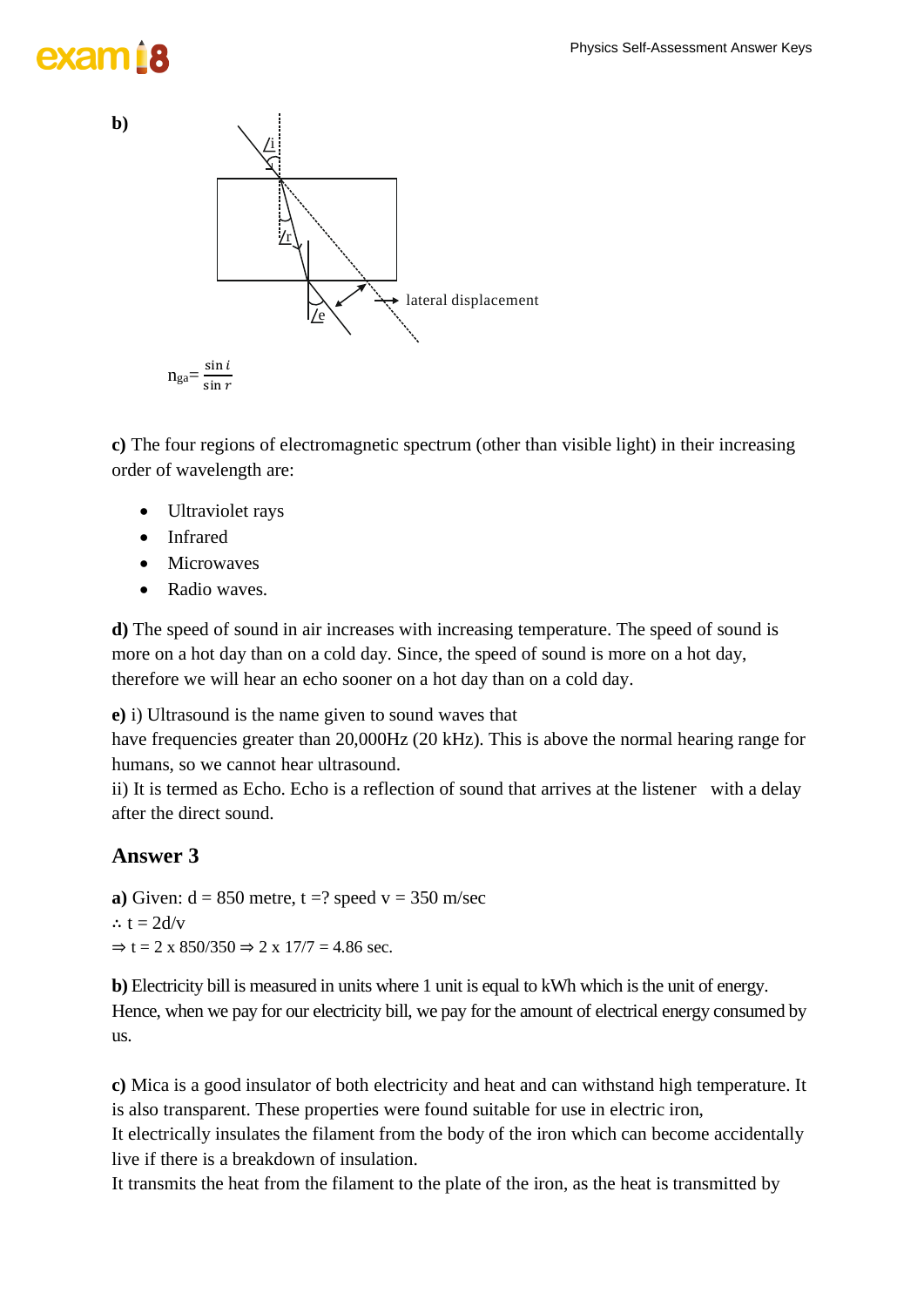radiation and not by conduction. Radiation follows the laws of optics. Though it is a thermal insulator, it permits transmission of heat because of being transparent through radiation.

**d)** fuse wire protect an electric circuit because the fuse has high melting point. In case of any excuse flow of current before the electricity damage anything the fuse wire melts

**e)** The specific heat capacity, or the amount of heat needed to raise the temperature of a specific substance in a specific form one degree Celsius, for water is 4.187 kJ/kgK, for ice 2.108 kJ/kgK, and for water vapor (steam) 1.996 kJ/kgK.

### **Answer 4**

**a)** 1. The length of vibrating air column affects its frequency. More the length of vibrating air column, lesser is its frequency. 2. Decibel (dB) is the unit used for measuring sound level.

**b)** (i) The given body requires 60J of heat energy to raise its temperature through 1K. (ii) 1kg of lead requires 130J of heat energy to raise its temperature through 1K.

**c)** According to Einstein's mass-energy equivalence  $E = mc^2 E = 1$  kg x  $[3 \times 108$ ms-1]2 Energy released  $E = 1 \times 3 \times 108 \times 3 \times 108 = 9 \times 1016$  J

**d)** Isotope → Isotopes are atoms with the same number of protons but differ in numbers of neutrons. Isotopes are different forms of a single element.

Example - Carbon 12 and Carbon 14 are both isotopes of carbon, one with 6 neutrons and one with 8 neutrons.

**e**) On emitting a  $\beta$  particle, the number of nucleons in the nucleus (i.e. protons and neutrons) remains same, but the number of neutrons is decreased by one and the number of protons is increased by one.

If a radioactive nucleus P with mass number A and atomic number Z emits a beta particle to form a daughter nucleus Q with mass number A and atomic number Z+1, then the change can be represented as follows:

 ${}_{Z}^{A}P \xrightarrow{\beta \text{ particle}} {}_{Z}A + 1Q + {}_{-1}^{0}e$ 

(a) Atomic number 'Z' is not conserved. It is increased by 1.

(b) Mass number A is conserved.

### **Answer 5**

**(a)** (i)Work is said to be done when a force applied to an object moves that object. We can calculate work by multiplying the force by the movement of the object.

 $W = F \times d$  The SI unit of work is the joule (J)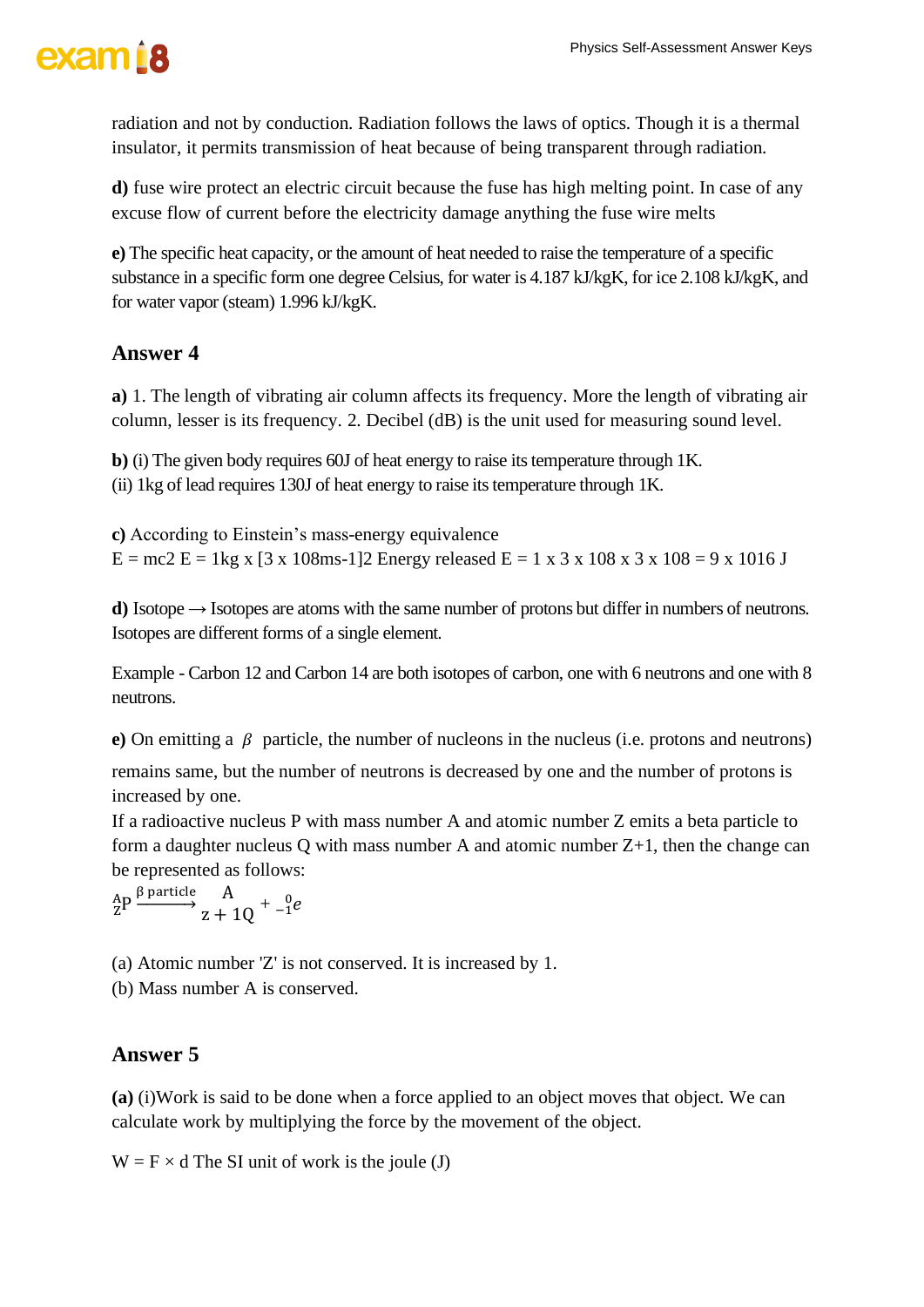### exam<sub>i8</sub>

(ii) In physics, we can define energy as the capacity to do work.

For the potential energy, the formula is

 $P.E. = mgh$ 

The SI unit of energy is joules (J), which is named in honour of James Prescott Joule.

(iii) Power can be defined as the rate at which work is done i.e. energy converted.

The formula for power is

 $P = W/t$ 

The unit of power is watt (W).

**b)** (i) The S.I. unit of force in newton. One newton is the force which when acts on a body of mass 1kg, produces an acceleration of 1m/s2. i.e., 1newton=1kg×1m/s2

(ii) The formula for the Work done is as follows

 $Work = Force * Displacement of the object.$ 

So, work is related to force directly proportional if the displacement remains constant for multiple cases and situation.

(iii) Kinetic energy of the body K.  $E=1/2mv^2$ So, K. E∝v2 If speed of the body is halved, its kinetic energyis reduced by a factor of 4

**c)** (i)The work done is equal to the change in potential energy. The final potential energy is gravitational potential energy  $(= mgh)$ . Now, as the height from ground is same, the difference in potential energy will come only due to the difference in mass of the persons. So, the potential energy will be the ratio of the masses of the two persons.

(ii) Given:  $m_1 = 40$  kgf,  $m_2 = 30$  kgf,  $h_1 = h_2$ ,  $t_1 = 4$  minutes = 4 x 60 sec,  $t_2 = 3$  minutes = 3 x 60 sec.

Comparing work done by them:

work done by a boy  $\frac{work\ done\ by\ a\ boy}{work\ done\ by\ a\ girl'} = m_1gh_1/\ m_2gh_2 = m_1/m_2 = \frac{40}{30}$  $\frac{40}{30}$  = 4:3

(ii) Comparing power developed by them:

Power developed by boy Power developed by girl

 $=\frac{Work\,done\,by\,boy/time\,taken\,to\,climbs\,up\,the\,stairs\,in\,seconds}{West\,down\,to\,to\,rel\,other\,to\,climbs\,with\,stains\,to\,stains\,in\,seconds}$ Work done by girl/ time taken to climbs up the stairs in seconds

 $=\frac{4\times60}{1800}$ 2400  $3\times60$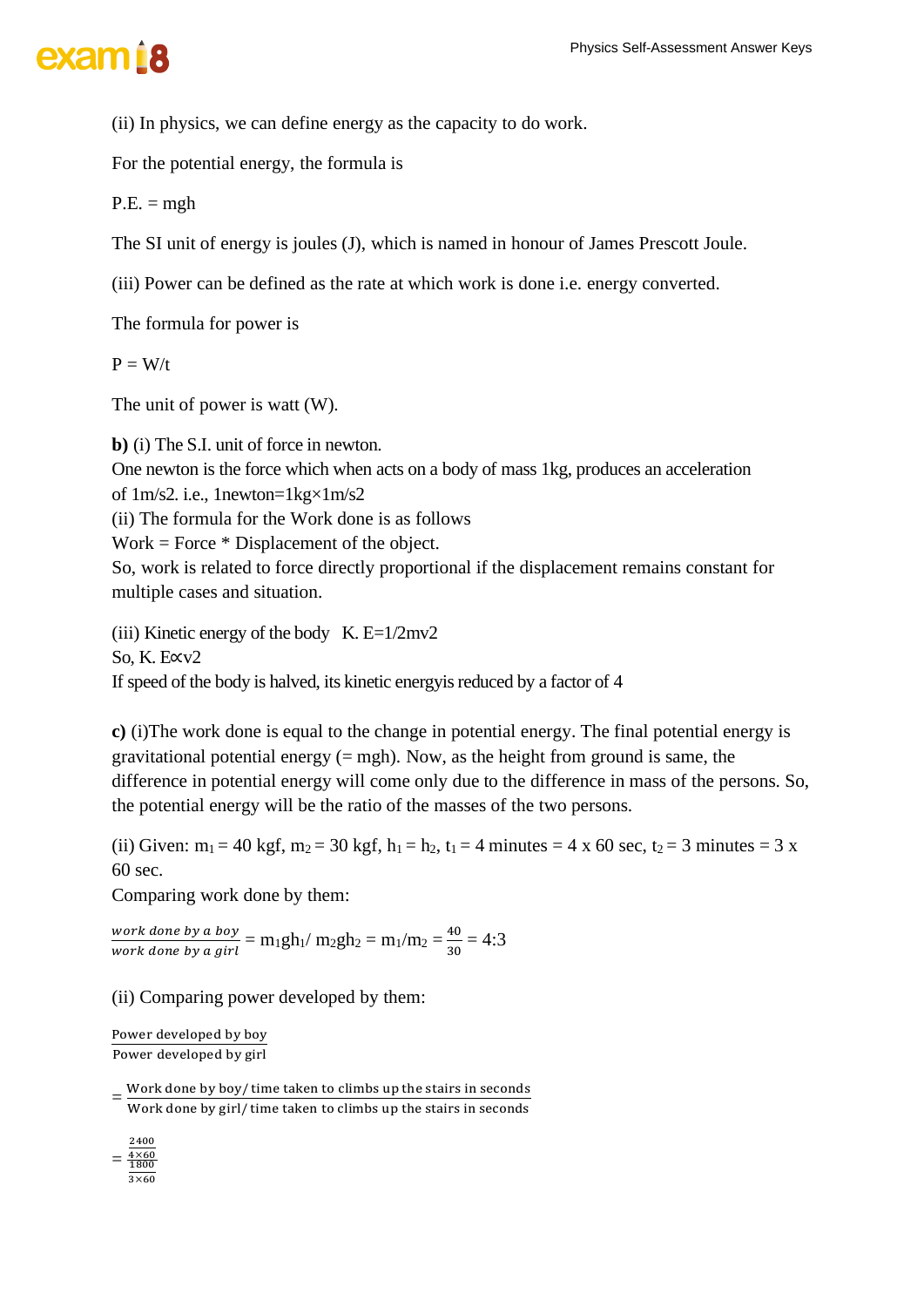## exam<sub>18</sub>

$$
=\frac{2400}{4\times60}\times\frac{3\times60}{1800}=1:1
$$

### **Answer 6**

**(a)** (i)



(ii) Incident ray and emergent rays are parallel to each other.

(iii) Lateral displacement is marked by d in the diagram.

**b)** i) It's because of a phenomenon called refraction

ii) Since the body moves from a rarer to denser medium, the velocity must decrease.

the amplitude of the wave would also decrease.

Since  $v=f\lambda$  and frequency being a property of the source (cannot change with medium), the wavelength must decrease .

iii) no change

iv) The completed ray diagram is shown.

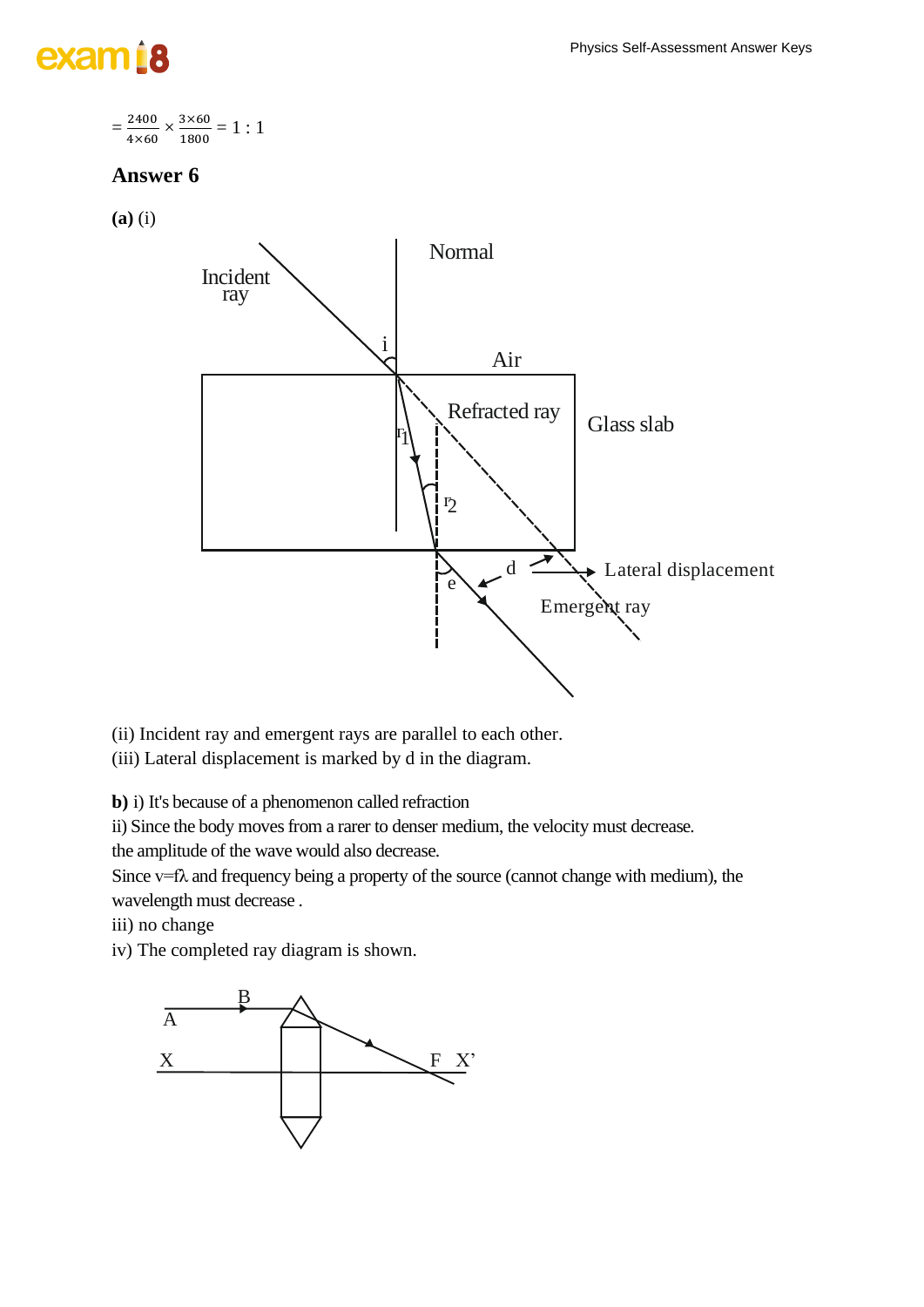(i) The lens formed by the combination is the convex lens.

(ii) The line XX' is called the principal axis.

(iii) The focus has been marked by the letter F in the diagram.

### **Answer 7**

**(a)** (i)Yes.

(ii) the vibrations caused in the table are the forced vibrations.

(iii) It leads to resonance if the natural frequency of vibrations of the table top becomes equal to the frequency of the vibrating tuning fork.

**b)** The periodic vibrations of a body of decreasing amplitude in the presence of resistive force are called the damped vibrations. The amplitude of the free vibrations remains constant and vibrations continue forever. But the amplitude of damped vibrations decreases with time and ultimately the vibrations ceases. For eg, when a slim branch of a tree is pulled and then released, it makes damped vibrations. A tuning fork vibrating in air excute damped vibrations.

**c**) i) 1)  $f = 256$  wavelength = 1.3  $v = 256*1.3$  $= 332.8$ m/s 2)  $v = 332.8$ m/s wavelength = 2.6  $f = 332.8/2.6$  $= 128$ so, the first sound will be shiller than second

ii) (1) Pitch of the sound increases (2) Loudness increases

### **Answer 8**

- **a)** Circuit diagram
- i) Total internal resistance  $r = 4 \times 0.2 = 0.8 \Omega c$
- Total e.m.f.  $= 4 \times 2 = 8v$

Current recorded by ammeter

R1 across=  $1/R1 = 1/3+1/6 = R1 = 2\Omega$ 

Total resistance  $0.8 + 2.5 + 2 = 4.3 \Omega$ 

ii)  $I = v/R = 6/4.3 = 1.39 A$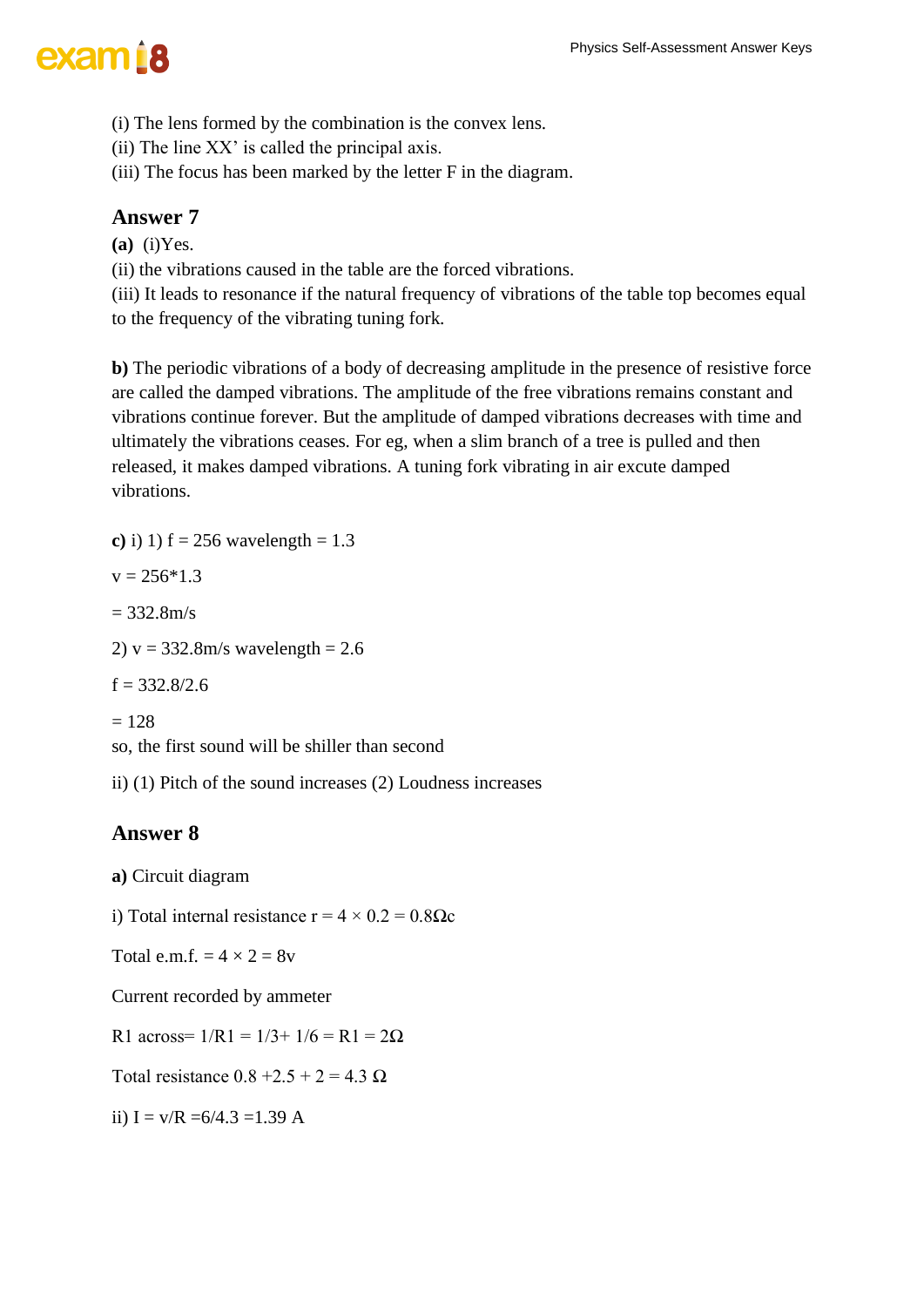## exam B

iii) droop in potential across the terminals of the battery  $E - V = Ir = 2 \times 8/4.3 = 3.72v$ 



#### **b)**

- (i) 1.25 V
- (ii) 0.3 A

(iii) The graph is linear so resistance can be found from any value of the given table. For instance: When  $V = 2.5$  Volt Current is I = 1.0 amp According to ohm's law: R = V/I R =  $2.5/1.0 = 2.5$  ohm

**c)** (i) a) A three pin plug is used to supply electricity to any electrical appliance whose body is earthed. The third big pin of the plug helps us to do this earthing. The user of the electrical appliance is then protected against accidental electrical shocks. b) The main switch is connected right at the starting point of the household wiring. This enables us to switch off (or 'on') the supply of electricity to the household, as per our need (ii) The energy E in joules (J) is equal to the voltage V in volts  $(V)$ , times the electrical charge Q in coulombs  $(C)$ , or : joule = volt  $\times$  coulomb or J=V $^*C$ 

```
emf=I(R+r)−−−(a)
When I=0.5, R=2ohm
we know that,
emf = VTherefore, Eq (a) become V=0.5(2+r) = >1/2(2+r)2V=2+r ----(1)
When I=0.25, R=5ohm
Therefore Eq(a)become
V=0.25(5+r)=>1/4(5+r)4V=5+r ----- (2)
Subtract eq (1) from (2)
4V−2V=5+r−2−r
2V=3V = 3/2
```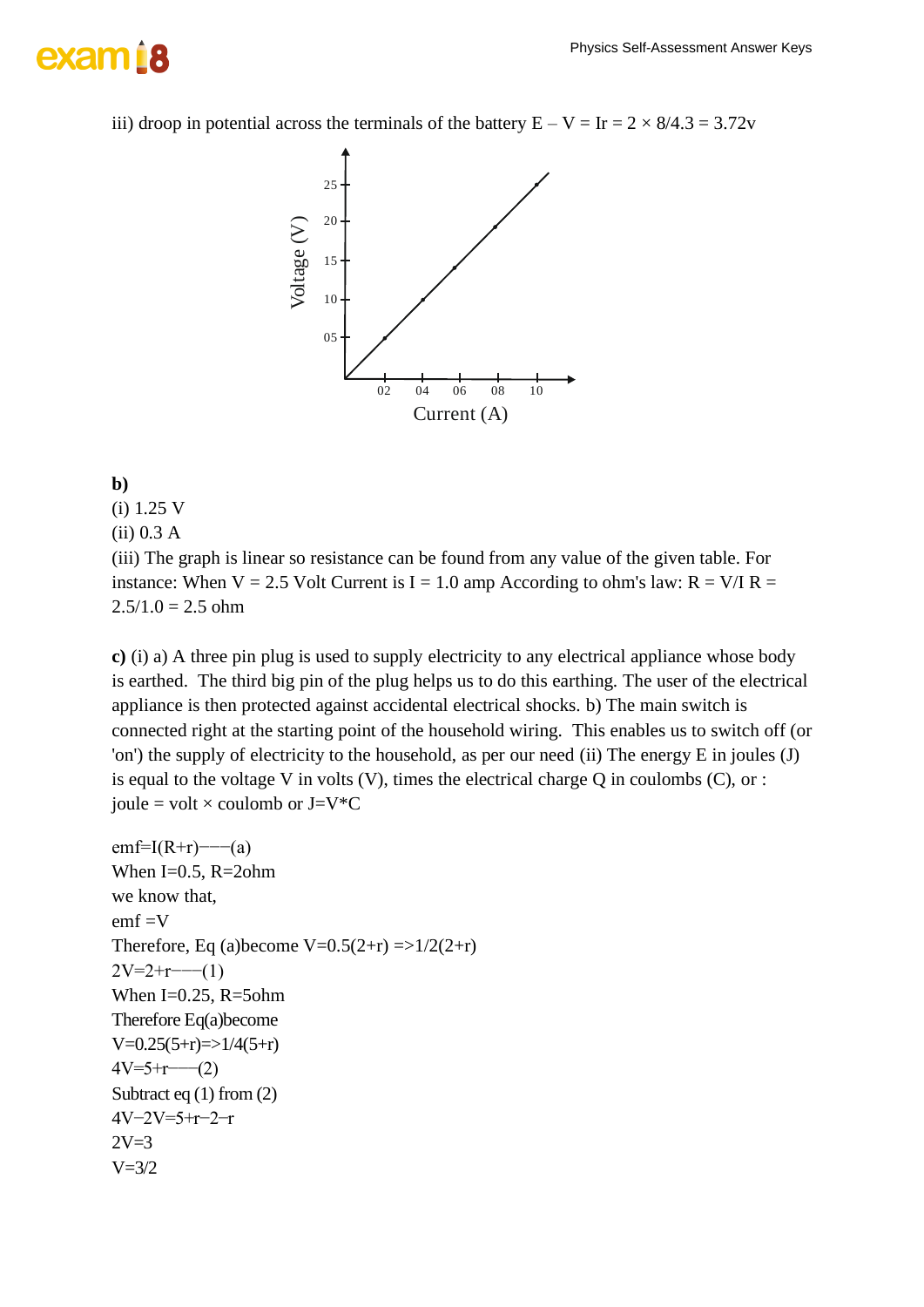#### $V=1.5v$

### **Answer 9**

**a**) i) Temperature is a quantity which conveys the thermal state of a body (i.e., the degree of hotness or coolness of the body). It determinesthe direction of flow of heat when two bodies at different temperature are placed in contact. The S.I. unit of temperature is Kelvin . ii) Radiator in car.

**b)** Let, mass of water used =m Since, Heat gained  $=$  Heat lost m1cΔt1=mL+m2cΔt2  $400\times4.2\times n$  (50.5–10) = m×336+m×4.2×10 Therefore, the mass of water used, m=142.43g

**c)** i) When cloth soaked in spirit it fills the gap between the cloth ,so if it covers the bulb it reduces the light coming out ,so the heat decreases, then temperature recorded by the thermometer decreases ii )let the final temperature be T s be specific heat of water amount of heat in bucket, hot water is equal to the final mixed water  $8 * 25 * s + 2 * 80 * s = (8 + 2) * s * T$  $T = 36$  deg C

### **Answer 10**

**a)** i) Given: Composition of atomic nucleus A=84 protons and 128 neutrons. Mass number of A=84+128=212 Atomic number of  $A=84$ The nucleus A emits an alpha particle, the mass number decreases by 4 and the atomic number decreases by 2. 84212A−α82208B Number of protons in B=82 Number of neutrons in B=208−82=126 (ii) 82208B−β83208C Number of protons in C=83 Number of neutrons in C=208−83=125 (iii) The composition of nucleus C does not change if it emits gamma radiations.

**b)** A nuclear reactor produces and controls the release of energy from splitting the atoms of certain elements. In a nuclear power reactor, the energy released is used as heat to make steam to generate electricity.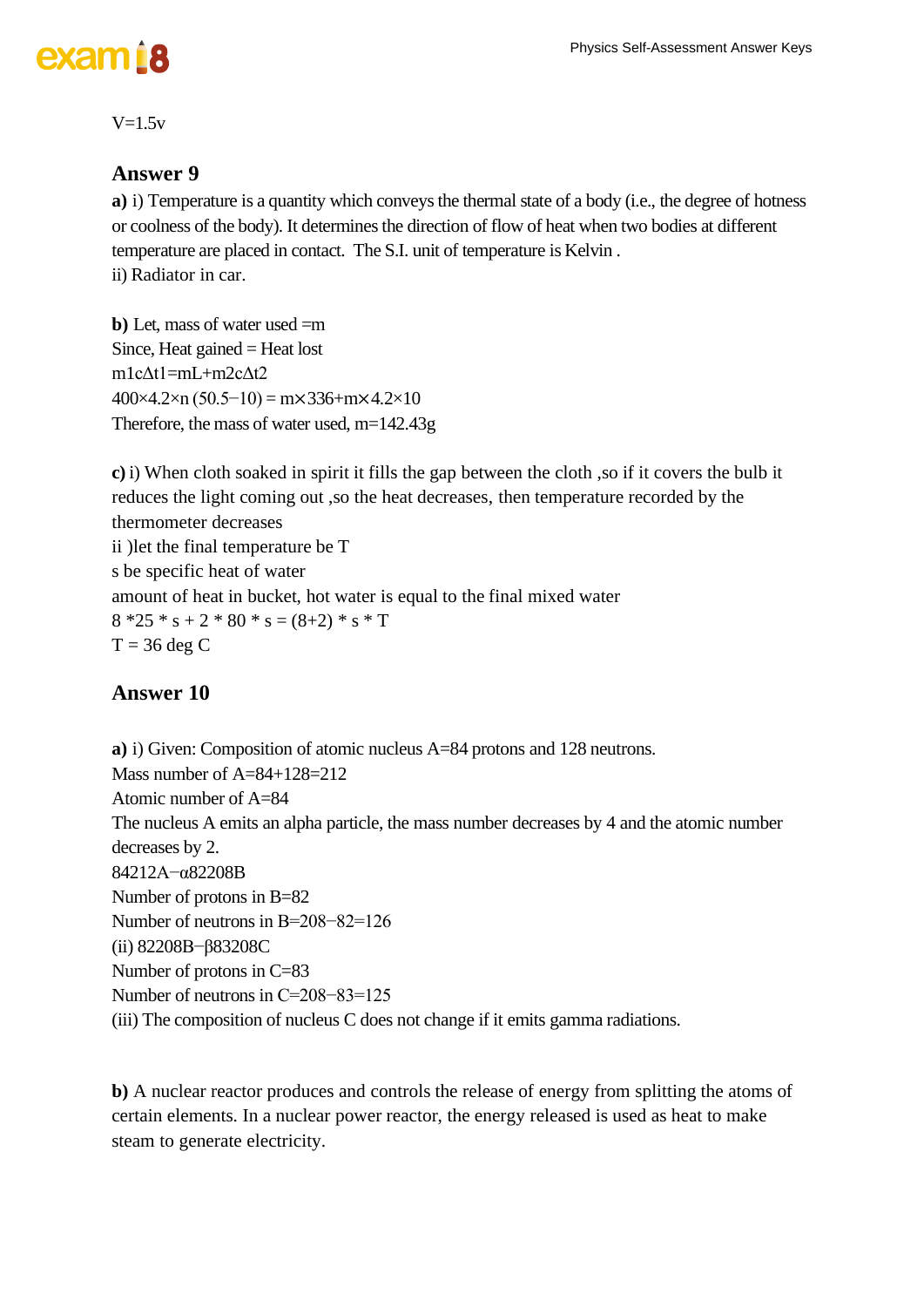## exam<sub>18</sub>

The process of increasing the percentage of Uranium-235 from 0.7 percent in natural uranium to about 3 to 5 percent for use in fuel for nuclear reactors. Enrichment can be done through gaseous diffusion, gas centrifuges, or laser isotope separation.

The normal operating condition of a reactor, in which nuclear fuel sustains a fission chain reaction. A reactor achieves criticality (and is said to be critical) when each fission event releases enough neutrons to sustain an ongoing series of reactions.

**c)** i) Radiocarbon dating is a method carbon -14.

ii)

| Alpha particle                                                    | Beta particle                                                        |
|-------------------------------------------------------------------|----------------------------------------------------------------------|
| It is a helium atom and contains two neutrons<br>and two protons. | It is an electron, or a positron emitted by the<br>decay of nucleus. |
| Heavier than beta and gamma particles.                            | Much lighter than alpha particles.                                   |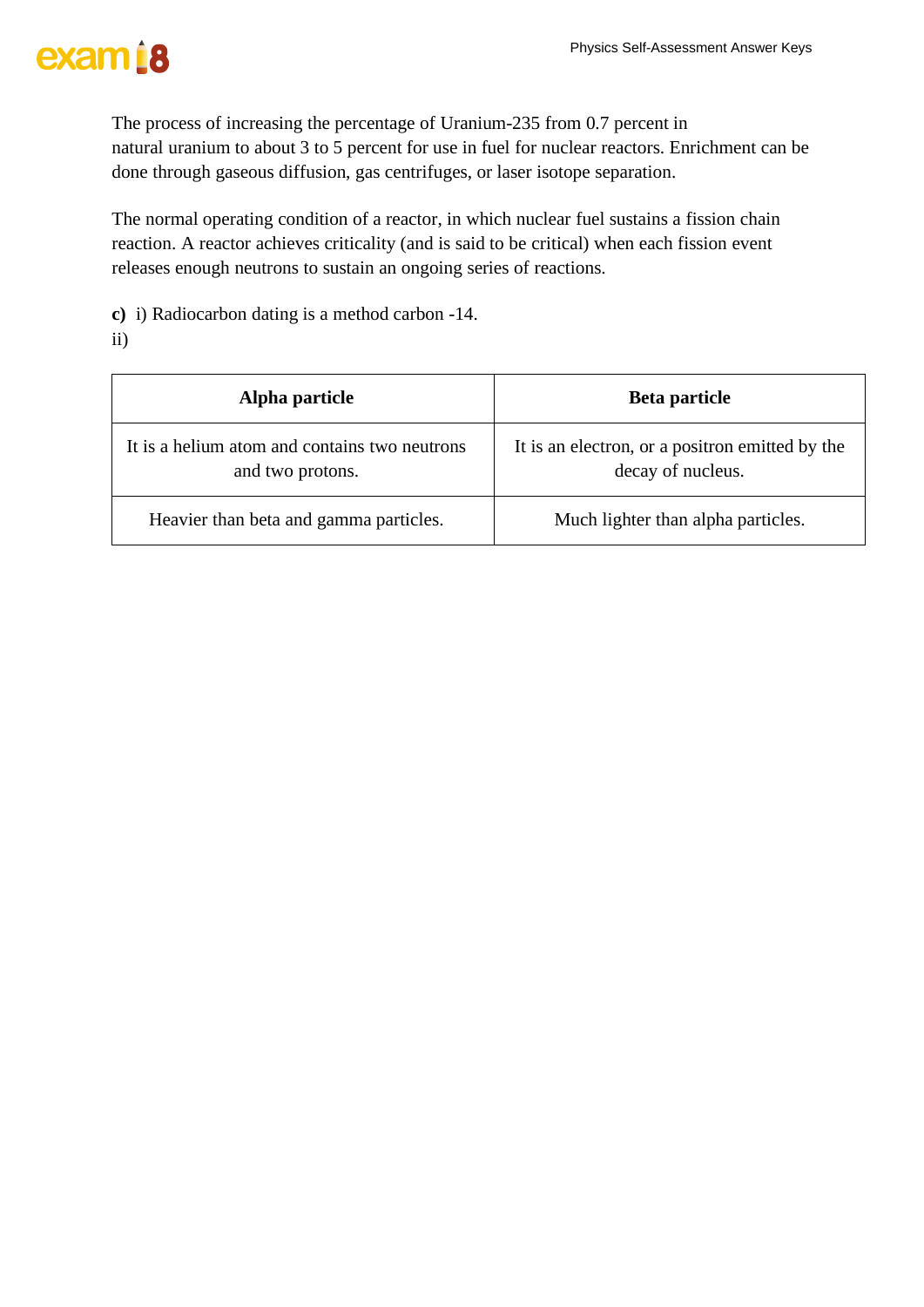### **PHYSICS**

### **Answer Keys** to **Self-Assessment** Sample Paper - 2

#### **Answer 1**

**a)** A copper vessel along with copper stirrer used in the measurement of heat energy is called calorimeter. Calorimeter is made of copper because

i) it takes the temperature of the contents within it very quickly.

ii) it has a very low specific heat capacity and hence takes very amount of heat energy from the contents within it.



**c)** Radioactivity is the nuclear phenomena because when it decays, it emits the part of nucleus or radiations due to excitation of nucleus.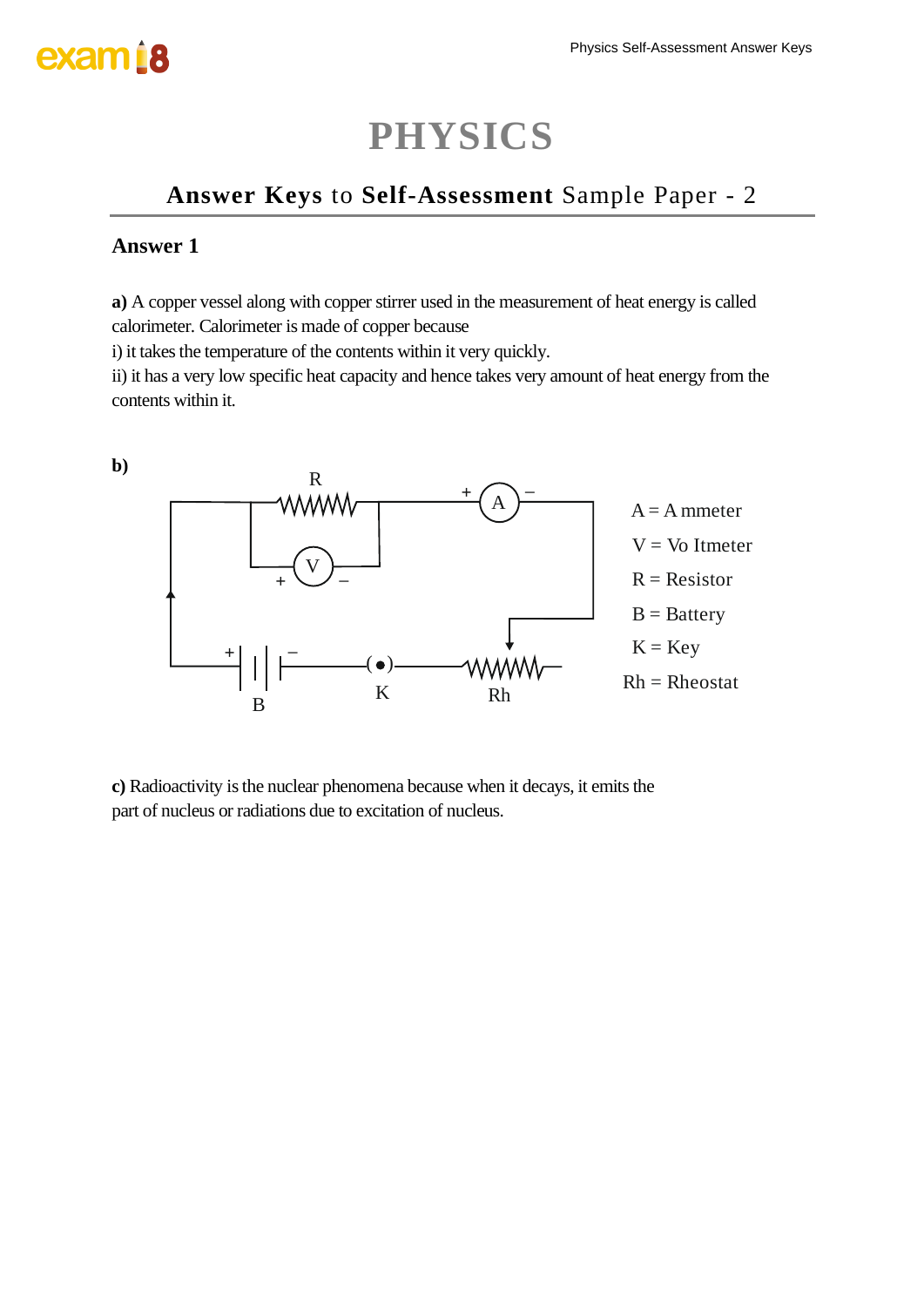## exam 18



**e)** When a body moves vertical direction under the gravity, then Change in kinetic energy + change in potential energy  $= 0$ e.g.,  $\Delta K$ . E +  $\Delta P$ . E = 0

change in potential energy =mgh=  $0.06 \times 10 \times 1.5 = 0.9J$ 

Change in kinetic energy=0.9J

#### **Answer 2**



#### $\tau = r \times F$

Let the mass of the ruler be M grams.

Centre of mass of the ruler is at its center.

Therefore, centre of mass of the ruler is 20 cm away from the hinge.

It is given that the ruler is in equilibrium position.

Balancing the torques due to the mass of the rod and due to the 40 grams

mass suspended from the ruler about the hinge:

 $40*25 = M*20$ 

 $M = 50$  grams.

Hence, the mass of the ruler is 50 grams.

**b**) For incidence angle zero degree and 90 degree, the ray will not be deviated.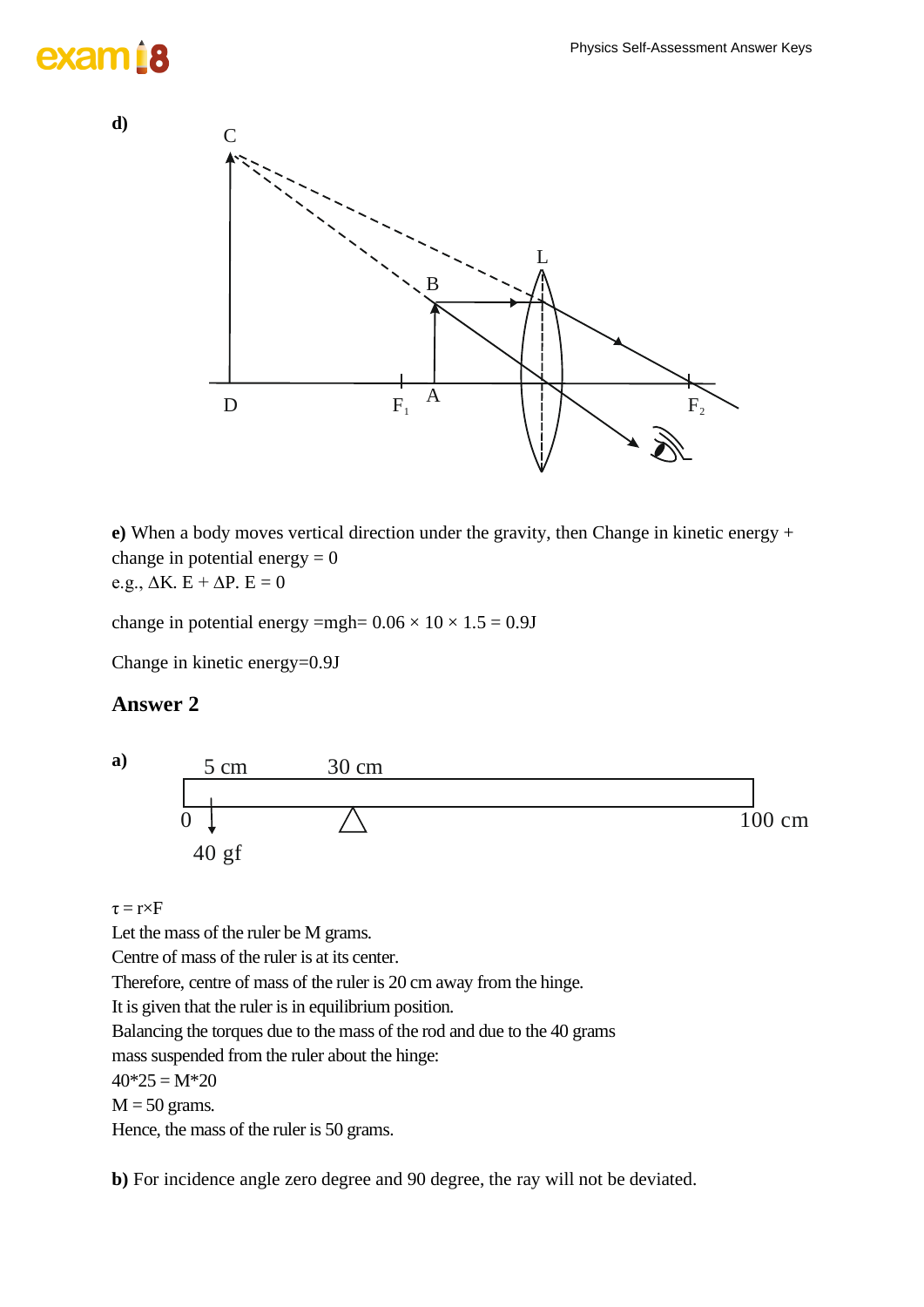### exam B

**c)** Concave lens always forms an erect, virtual image irrespective of the position of the object on the principal axis.

**d)** Virtual Depth of the coin is 15−3.75=11.25cm

Refractive index =virtual depth real depth= $15/11.25=1.33$ 

**e)**



### **Answer 3**

**a)** The SI unit of Energy is joules  $1eV=1.6\times10^{(-19)}$  J

**b)** The earth pin is long so that the earth connection is made first. This ensures the safety of the user because if the appliance is defective, the fuse will blow off. The earth pin is made thicker so that even by mistake it cannot be inserted into the hole for the live or neutral connection of the socket

**c)** i) microphones; Sound energy to electrical energy. ii) when candle burns chemical energy is converted into light energy and heat energy.

**d)** We would prefer the parallel wiring. This is done for the following reasons: (i) In parallel wiring, each lamp can have its independent switch and the disconnection (putting off) of one of them will not affect the other lamps. (ii) All lamps have the same potential difference (equal to that of the mains) across the terminals and are thus able to work as per their specified rating.

**e)** i] If amplitude of sound wave changes then Loudness changes. ii] If wave form changes then it effects its pitch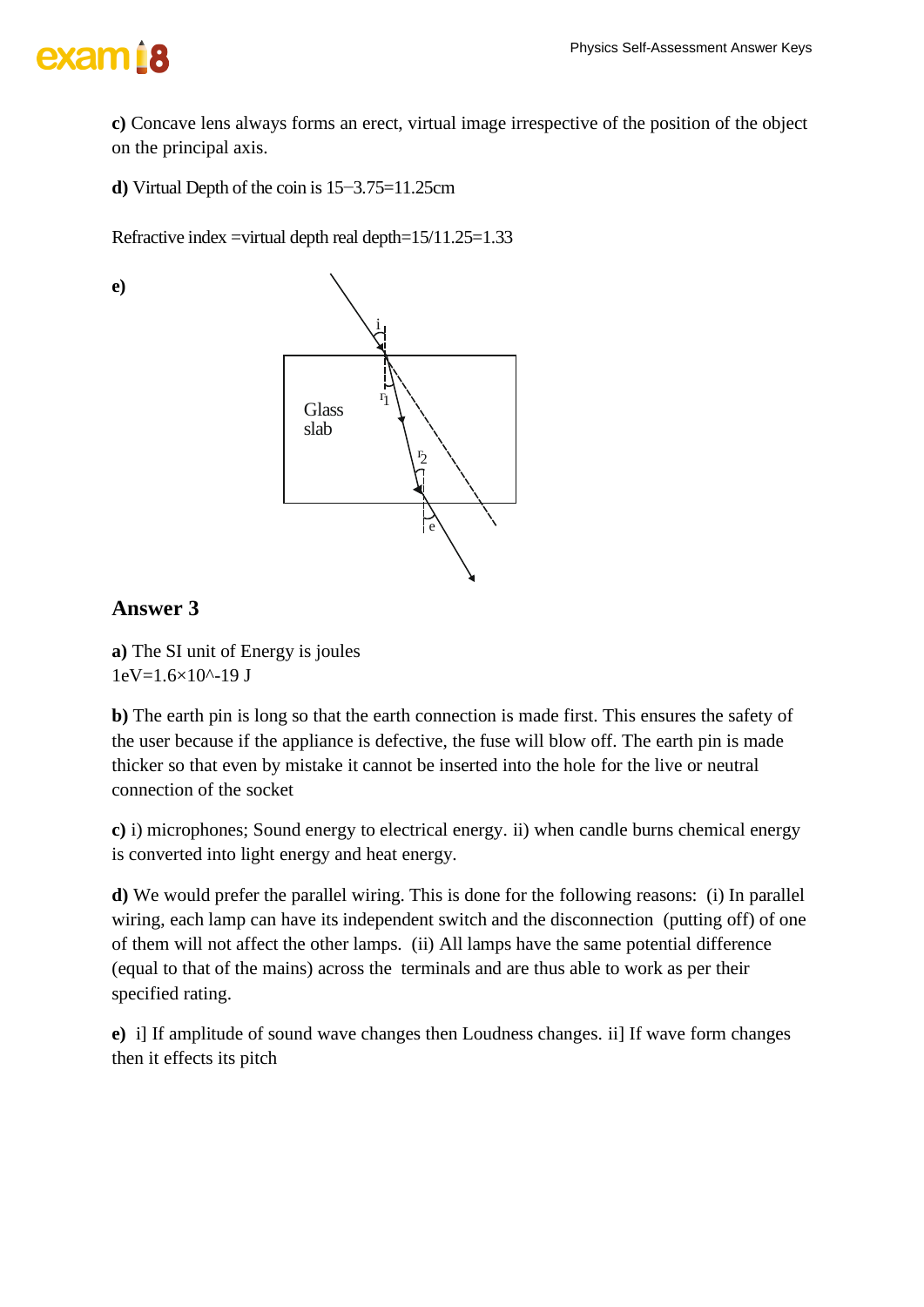#### **Answer 4**

**a**)  $v = 3 \times 10^8$  $f = 15 \times 10^6$  $\lambda = v / f = 3 \times 10^8 / 15 \times 10^6$  $λ = 20$  m

**b**) (i) The resistance of a wire increases with increases in the length of wire  $(R \propto l)$ .

(ii) The resistance of a wire decreases with increase in its thickness ( $R \propto 1$  a where a  $= \pi r^2$ , the area of cross-section of the wire).

(iii) The resistance of a metallic wire increases with increase in its temperature.

**c)** Cathode Ray Tube is used to produce images. CRT technology used commonly in televisions and computer monitors. Oscilloscopes, devices used to measure, and display voltages also use CRT displays.

**d)** Decay are divided into - 1) alpha decay  $X (A, Z) \rightarrow X (A-4, Z-2)$ 2) beta decay  $X (A, Z) \rightarrow X (A, Z+1)$ 3) gamma decay  $X (A, Z) \rightarrow X (A, Z)$ 

**e)** Alpha radiation: - As smoke detectors for industrial purpose.

Beta radiation: - Monitoring paper thickness in industries.

Gamma radiation: -As tracers for detecting leakage in pipes.

#### **Answer 5**

**a**) Volume of water V=30000 L=30000×10−3 m3=30 m3 Density of water  $\rho = 1000 \text{ kg m}^3$ Mass of water  $m = \rho \times V = 1000 \times 30 = 30000$  kg Work done W=mgh=30000×10×45=1.35×107 J Time  $t=10 \text{ min}=10\times60=600 \text{ s}$ Power P=tW=6001.35×107=22500 W

**b)** In the upcoming future the non-renewable sources of energy may get exhausted because of which the requirements would not be fulfilled. So non-renewable sources which would last long in the longer run and would not get exhausted are encoura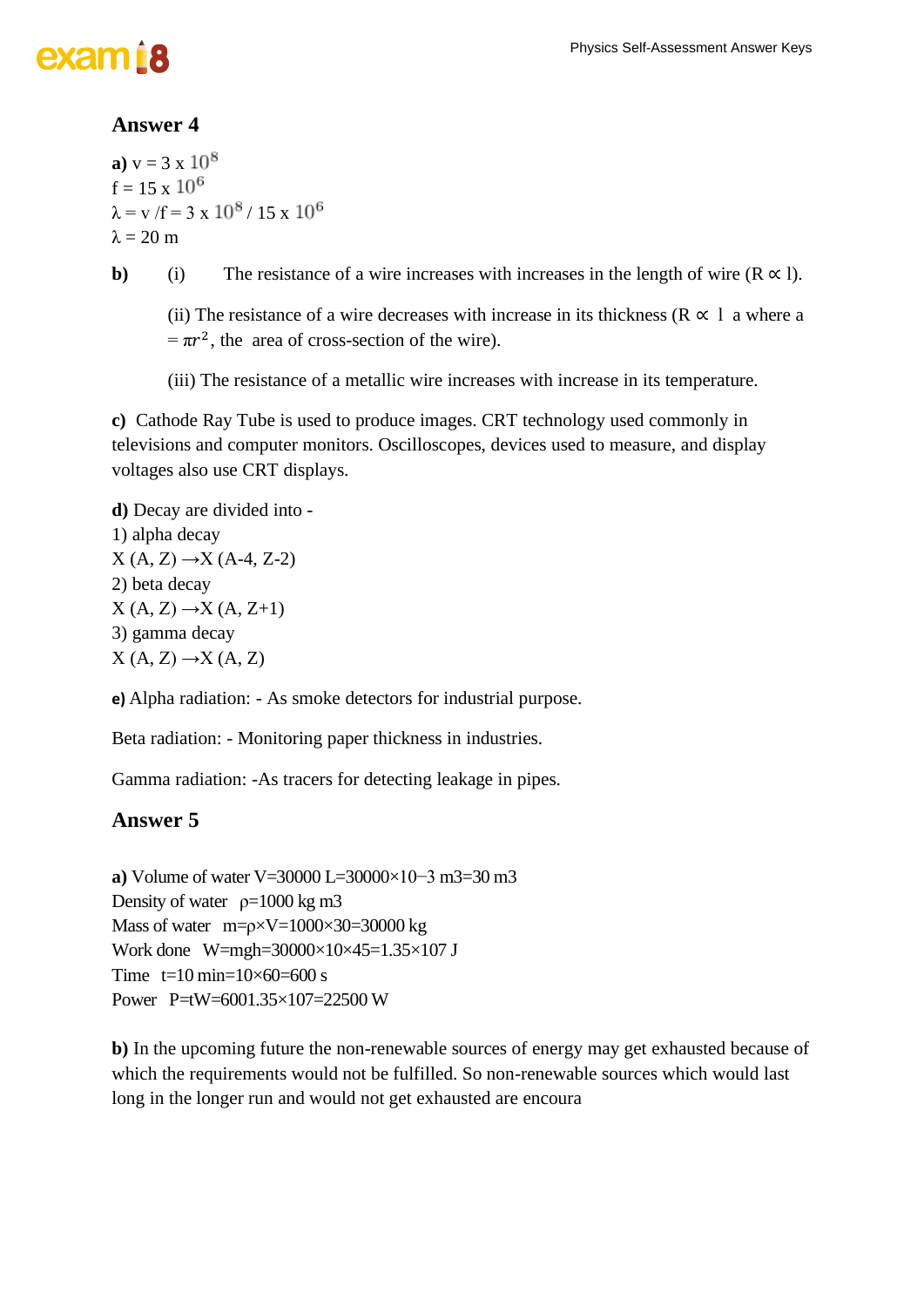### exam<sup>18</sup>

**c)** i)



### =2000 W

#### **Answer 6**

**a)** The perpendicular distance between the original path of incident ray and emergent ray coming out of glass slab is called as Lateral Displacement.

Lateral displacement depends upon:

- → Thickness of glass slab
- $\rightarrow$  Incidence angle
- $\rightarrow$  Refractive index of glass slab.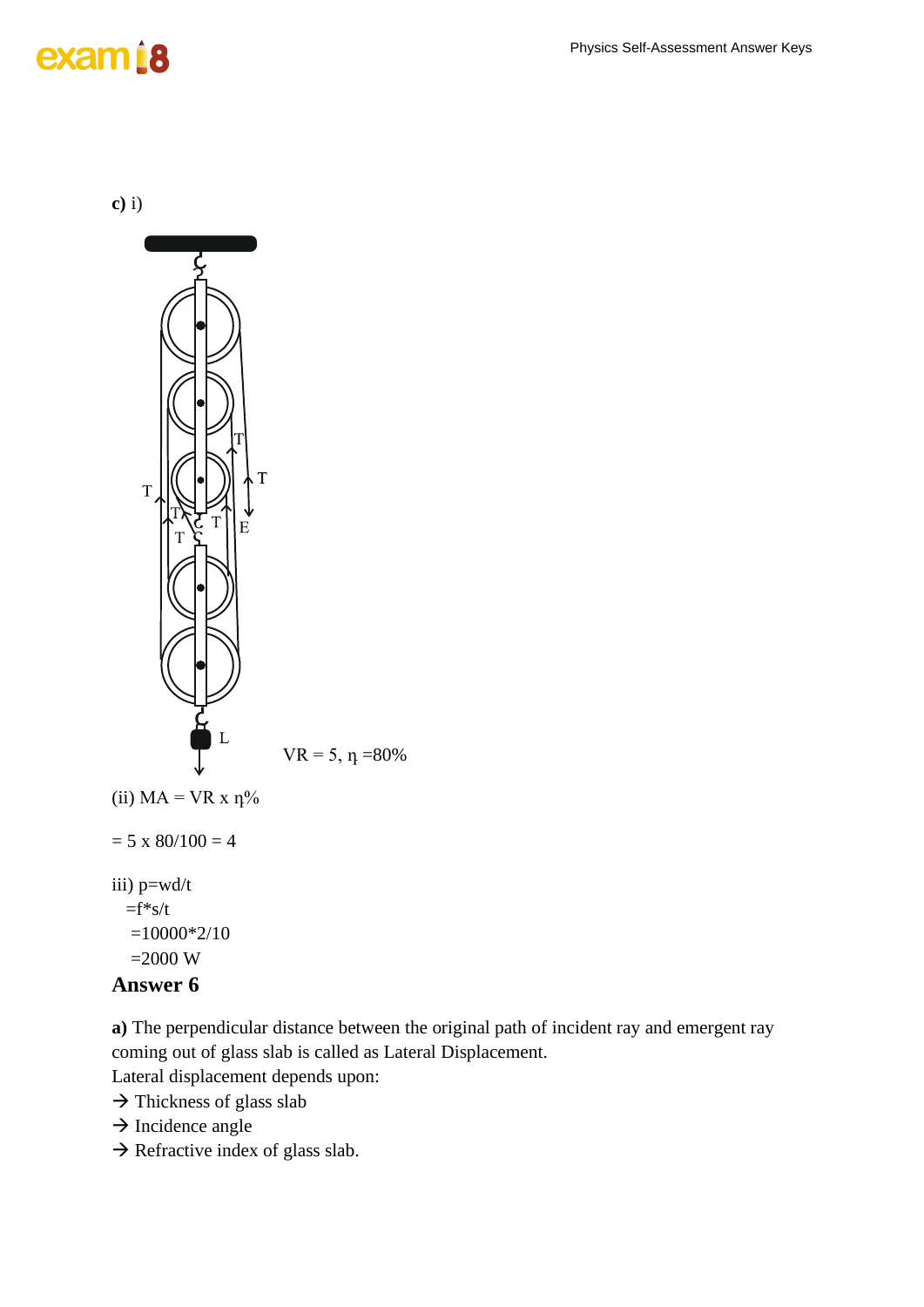## exam<sub>18</sub>

```
b) u=-15cmf=+10cmBy mirror formula
1/v=1/f-1/u=5/30F=+6cm
```
The image is virtual, erect, diminished.

**c)** i) Two properties common to all the electromagnetic radiation are:

→Electromagnetic radiation can travel through empty space.

→Electromagnetic radiation are not deflected by electric radiation.

ii) Infrared Radiation:

 $\rightarrow$  used in detection of tumors.

 $\rightarrow$  observe growth of crops.

UV radiation:

 $\rightarrow$  Important role in production of vitmin O.

#### **Answer 7**

**a)**

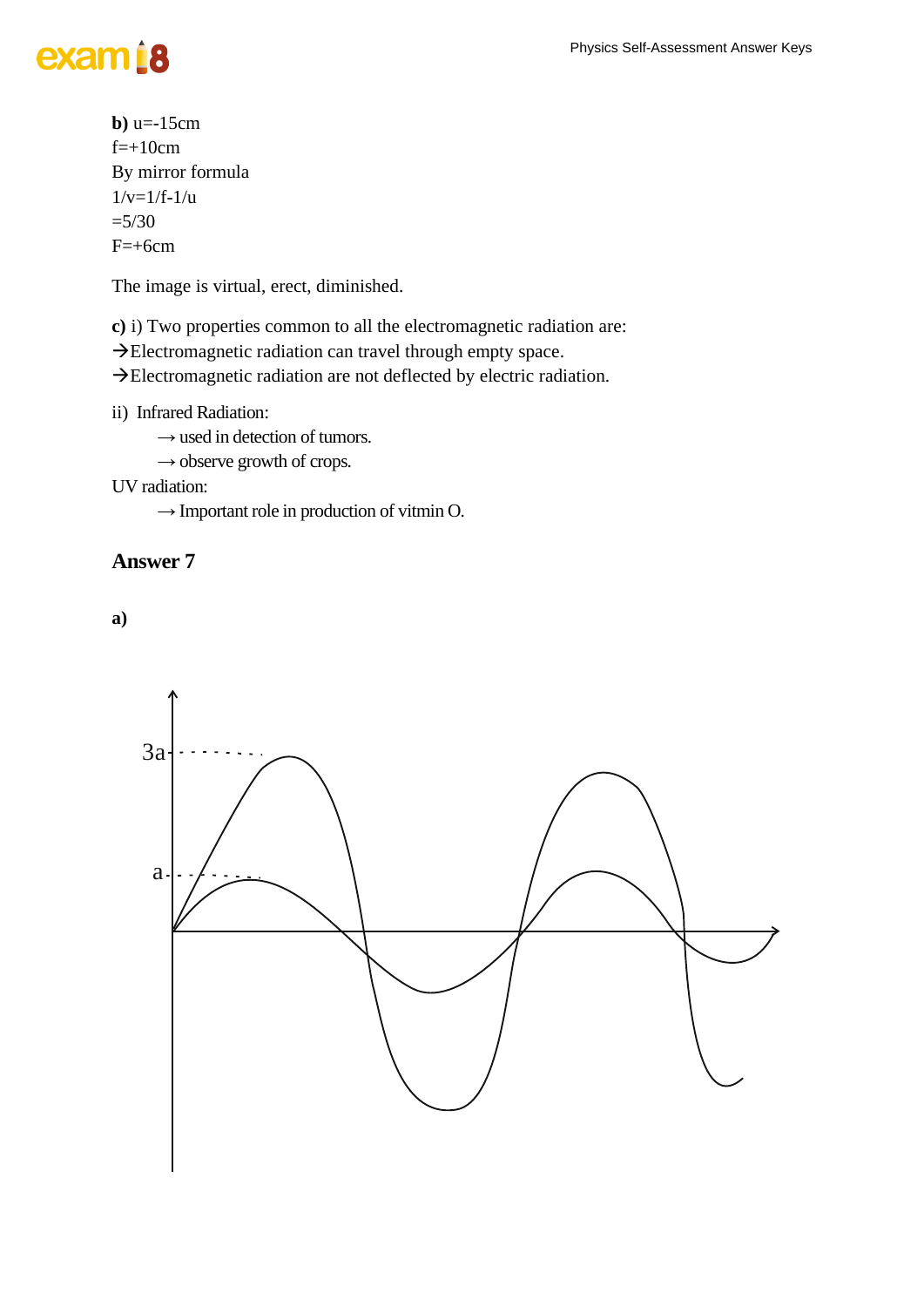### exam<sup>i8</sup>

ii) washing machine shakes due to an imbalance

iii) Minimum distance from the source to the reflected object must be 17.2 m and

0.1 second of sound interval must be there.

**b**)  $t=5 s$ At the beginning, let s be the distance between John and the hill ∴v=t2s=52s John then moves 320 m towards the hill in 3s, ∴v=t′2(s−320) =32(s−320) Since velocities are same, ∴52s=32(s−320) or  $s = 800m$ velocity =  $v=52\times800=320$  m/s





#### **Answer 8**

**a**) Given:  $I_1 = 0.6$  A,  $R_1 = 2\Omega$  and  $I_2 = 0.3$  A,  $R_2 = 8\Omega$ 

Let the e.m.f of the cell is E and its internal resistance is r.

From  $I = E/R + r$ 

 $0.6 = E/2 + r$  and  $0.3 = E/8 + r$ 

∴ E =  $0.6(2 + r) = 1.2 + 0.6$  r and E =  $0.3(8 + r) = 2.4 + 0.3r$ 

Thus,  $1.2 + 0.6r = 2.4 + 0.3r$  or  $0.6r - 0.3r = 2.4 - 1.2$ 

Or  $0.3r = 1.2$  or  $r = 1.2/0.3 = 4 \Omega$ 

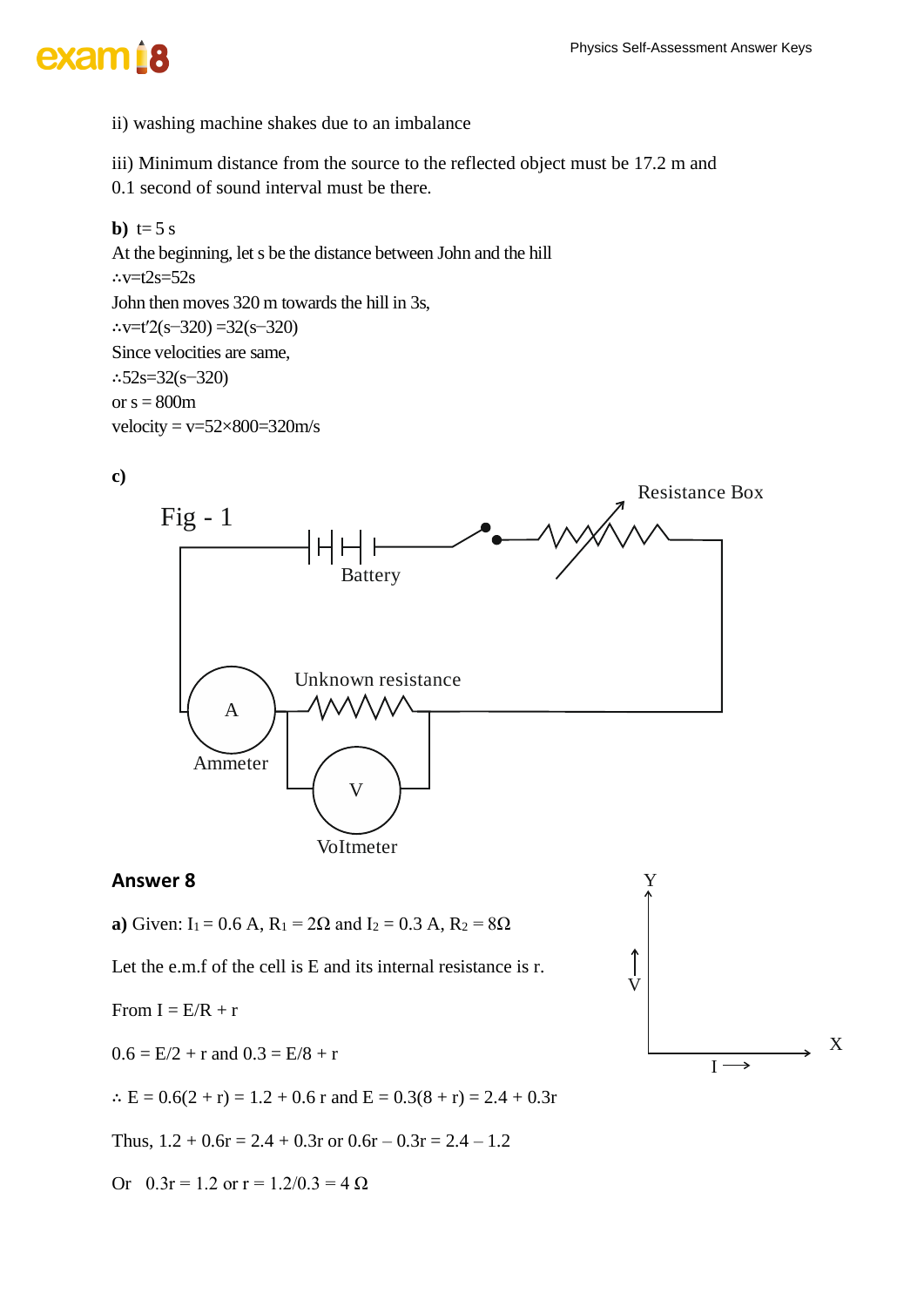And  $E = 1.2 + 0.6$  x  $4 = 1.2 + 2.4 = 3.6$ V.

**b)** i) resistance of circuit when key K is open

When the key is open, the only resistance left will be the 5  $\Omega$  resistance in series with 0.5  $\Omega$ source resistance,

hence net resistance =  $5 + 0.5 = 5.5 \Omega$ 

ii) current drawn from cell when key is open

When the key is open, net resistance =  $5.5 \Omega$ 

 $\Rightarrow$  current = voltage/ resistance

 $\Rightarrow$  I = 3.3/5.5 = 0.6 A

hence current will be 0.6 Ampere.

**c**) Energy consumed by bulbs in one month =  $6*100*8*30 / 1000 = 144$  kWh Energy consumed by heater in one month  $= 1*2*0.5*30 = 30$  kWh Energy consumed by fans in one month  $= 5*50*6*30 / 1000 = 45$  kWh

Total Energy consumed =  $(144 + 30 + 45)$  kWh = 219 kWh

Total cost =  $219 * ₹ 3.50 = ₹ 766.50$ 

#### **Answer 9**

**a)** i) The specific latent heat of fusion of ice is the amount of heat required to change 1 kg of ice to water without a change in temperature.

ii) This heat supplied is used in the change of state. This heat is known as Latent heat.

**b)** I)liquid a is good conductor of heat as it takes less heat to rise temp by 10c as compared to liquid b.

ii)liquid b as it will absorb more heat compared to liquid a for same rise in temp.

**c)** A calorimeter of mass 60g contains 180g of water at 29°C . Find the final temperature of the mixture when 37.2g of ice at -10°C is added to it( specific heat capacity of water=4200J/kg/k, latent heat of ice=336×10^3 J/kg, specific heat capacity of ice=2100J/kg/k, specific heat capacity of the calorimeter is  $0.42J/g$ <sup>o</sup>C

#### **Answer 10**

**a)** i) *Background radiation* is a measure of the level of ionizing *radiation* present in the environment at a particular location which is not due to deliberate introduction of *radiation* sources. *Background radiation* originates from a variety of sources, both natural and artificial.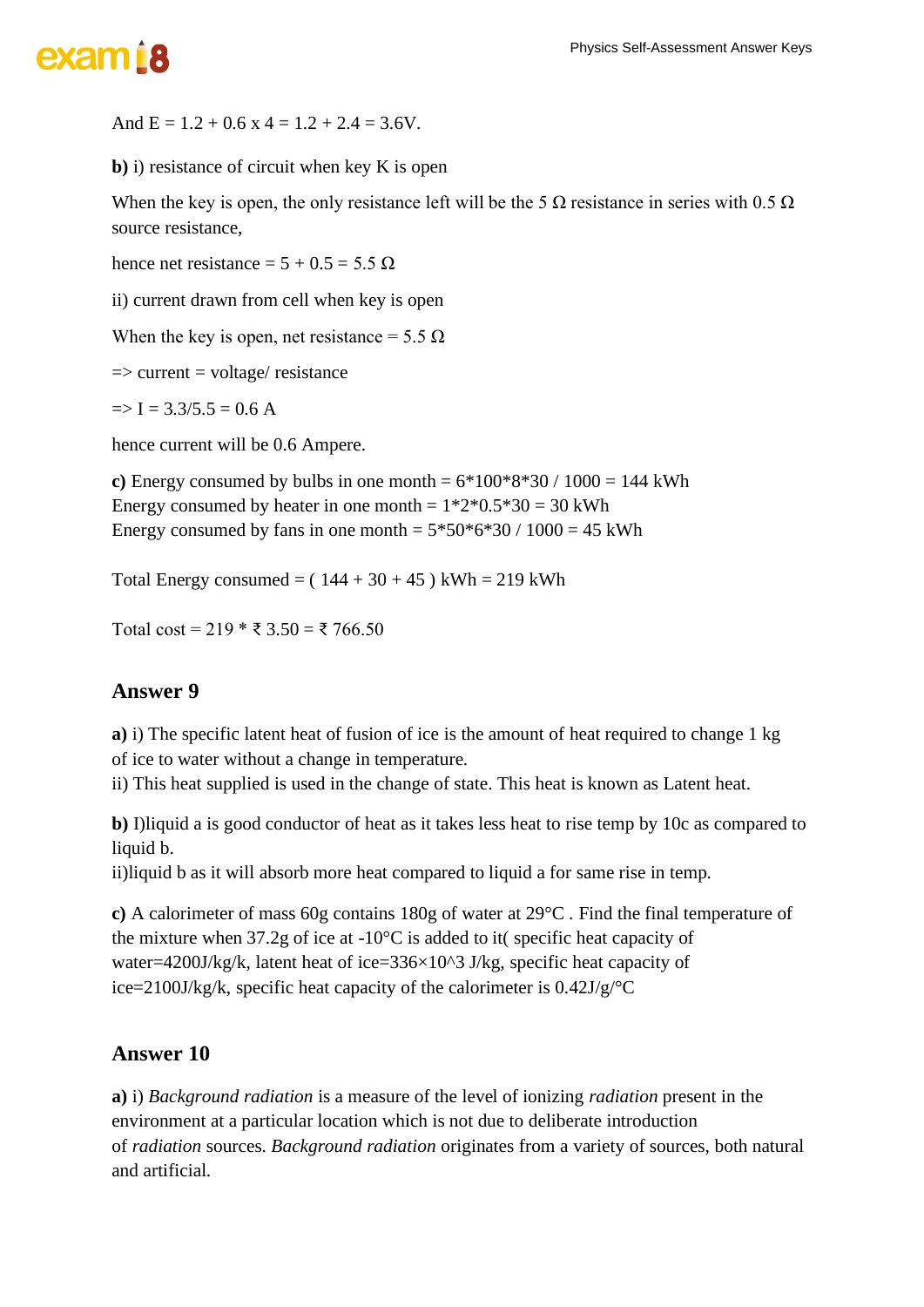ii) equation for the alpha decay of uranium is: 23892U→23490Th+42α

iii) Amount of radioactivity cannot be controlled by changing temperature and pressure because radioactivity is a nuclear phenomenon. Hence, amount of radioactivity will remain the same, only if the nucleus is still excited and not stable.

**b)** nuclear fusion is a process in which one or more light nuclei fuse together to generate a relatively heavier nucleus in which in there is some mass deficiency that is released as energy, and the quantity of energy released follows

the fusion of two hydrogen nuclei to form deuterium (the H-H fusion reaction): $H + H \rightarrow D +$  $\beta^+ + \nu$ ,

**c)** (I)The live terminal of the three pin plug helps us to connect our appliance to the live (or high voltage wire) of the mains. The neutral terminal connects the other end of the appliance to the ground potential wire of the mains. The earth terminal helps us to connect the body of the appliance to a wire whose other end is buried deep in moist earth. This earthing of the body of the appliance acts as a safety measure and saves the user from dangerous shocks.

(II)The earth pin being thicker can never enter live or neutral sockets thus a given electric appliance gets connected only in one proper electrical position, where the live wire, neutral and earthings are connected correctly. The earth pins being longer, get connected to earth terminal first, thus ensuring that user will not get electric shock, because the current will melt the fuse in case the electrical appliance is short circuited.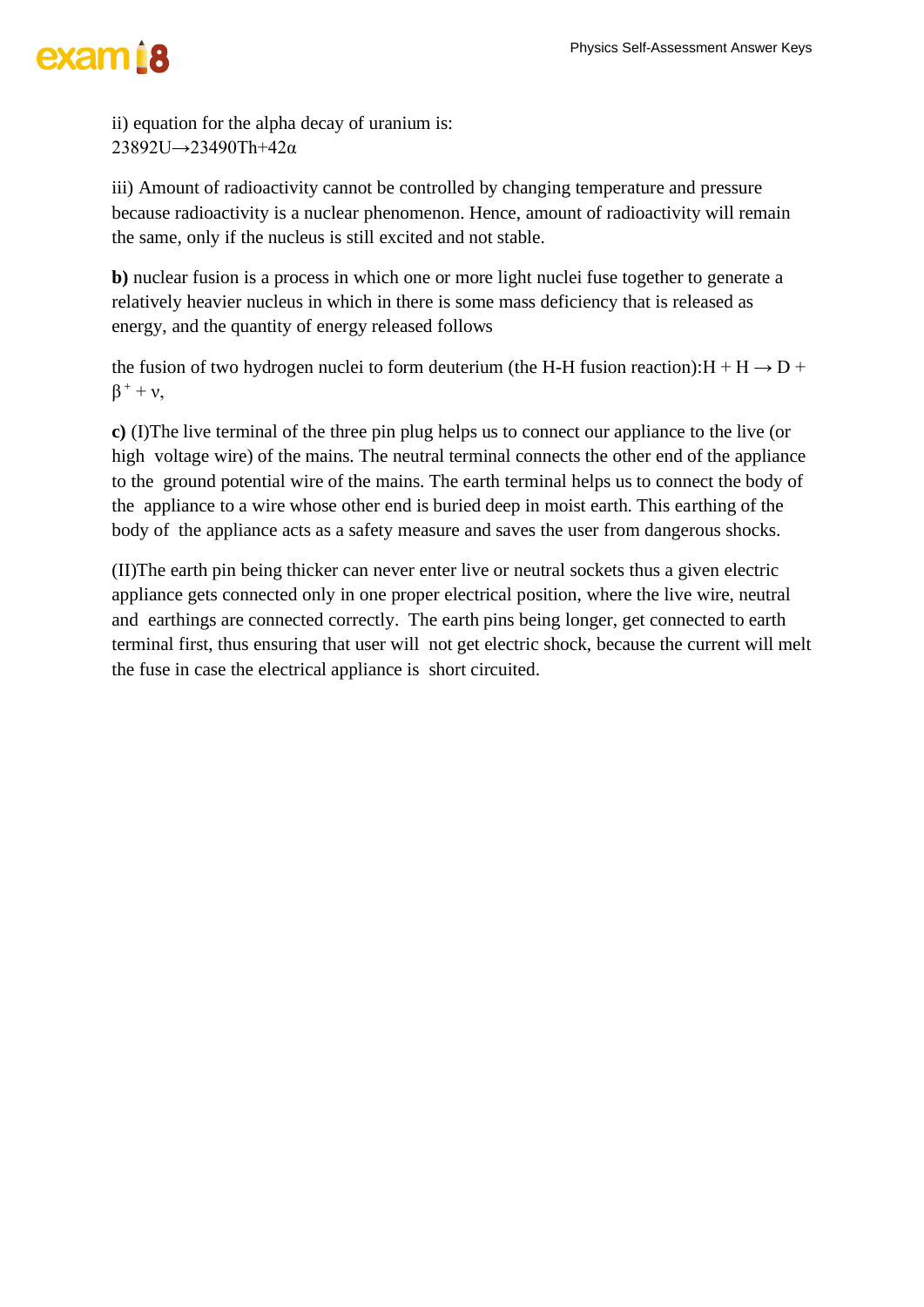### **PHYSICS**

### **Answer Keys** to **Self-Assessment** Sample Paper - 3

### **Answer 1**

**a)** Centripetal force acts towards the centre where centrifugal force acts away from the centre. When these two are equal body starts moving in a circle. Hence these both are in opposite direction. Though same in magnitude and opposite direction these forces do not form action reaction pair i mean newton third law because as these both forces act on the same body.

**b**) i) Turning effect of force acting on a body about an axis is called moment of force. It is equal to the product of magnitude of force and the perpendicular distance of the line of action of force from the axis of rotation

ii) If the moment of force is assigned a negative sign then, the turning tendency of the force will be clockwise.

**c)** Class II lever has a mechanical advantage always greater than 1. To increase mechanical advantage effort arm must be increased and load arm must be decreased

**d**) i) II class ii)  $MA = EFFORT / LOAD = 100/25 = 4$ 

**e**) The angle between force and displacement should be  $\theta = 90^{\circ}$  for minimum work.

The angle between force and displacement should be  $\theta = 0^{\circ}$  for maximum work.

#### **Answer 2**

**a)** Ray diagram of refraction through a glass slab.

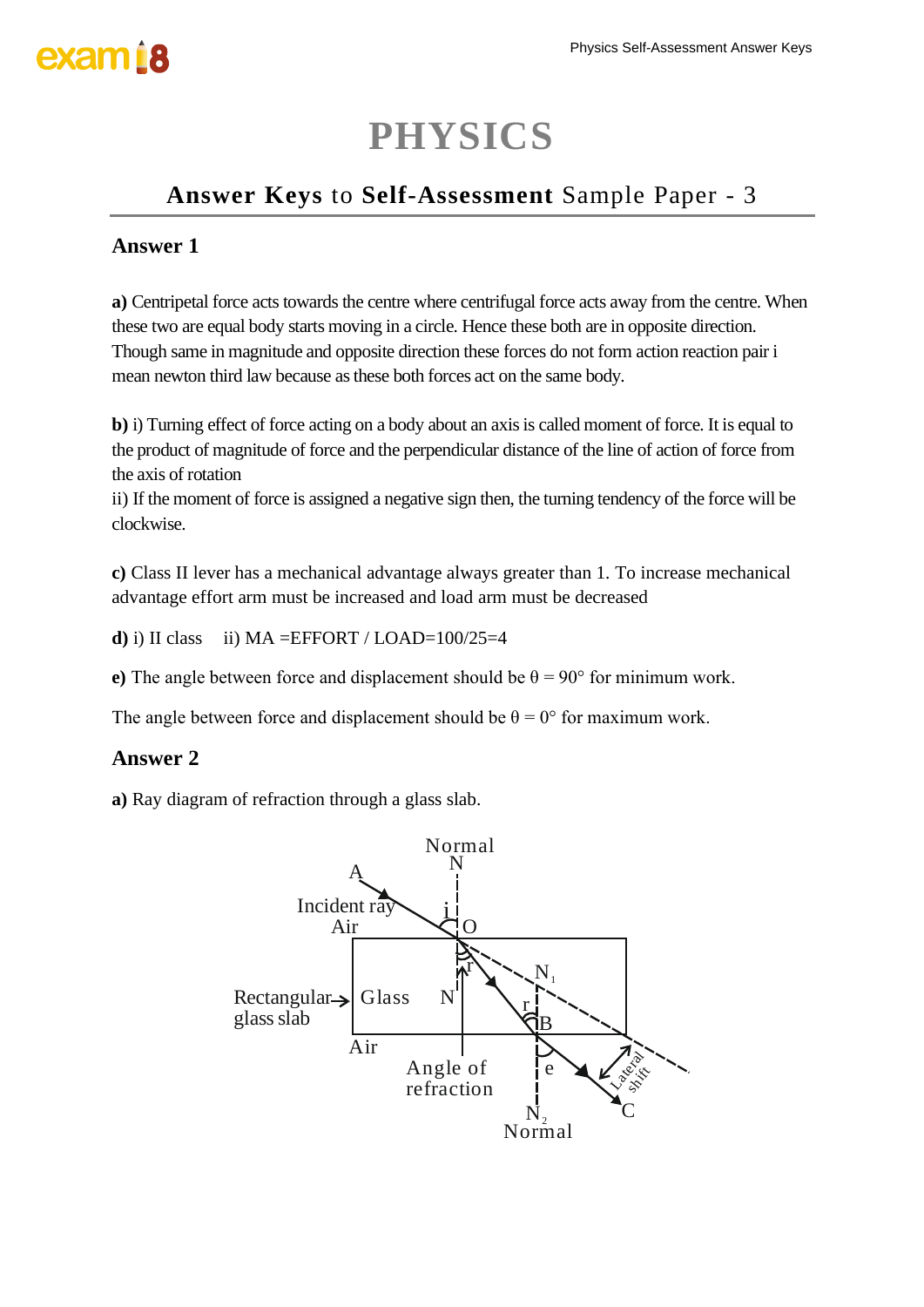**b**) Speed of sound in air  $v=330$  m/s Wavelength of sound wave  $\lambda = vv$ where *v* is the frequency of sound wave. Minimum frequency heard by human ear vmin=20 Hz So, maximum wavelength of sound wave λmax=νminv ∴ λmax=20330=16.5 m Maximum frequency heard by human ear vmax=20 kHz=20000 Hz So, minimum wavelength of sound wave λmin=νmaxv ∴ λmin=20000330=16.5×10−3 m=16.5 mm

**c)** Distance between the plane and radar d=300 km Distance traveled by radio waves D=2d=2×300=600 km ∴ D=600 $\times$ 103 m Speed of radio waves  $v=3\times108$  m/s So, time taken by radar to detect the radio waves t=vD ∴ t=3×108600×103=2×10−3 s

**d)** 1) Length: Inversely proportional 2) Tension: Directly proportional.  $E. P=VI$ 3000=220×I  $I=3000/220=13.63$ 

#### **Answer 3**

**a)** Virtual images cannot be obtained on the screen because the image formed is from the light rays that do not meet but appear to meet when they are produced backwards. The image obtained will always be erect.

**b)** In radar, a transmitter with an oscillator is used to generate radio waves, and a waveguide links the transmitter to the antenna. In sonar, electrical energy is supplied directly to a hydrophone array which converts it to sound waves.

**c)** Given,

```
Velocity, V=1450m/s
Time t=6.9 s
We have
Distance = speed \times time
That is,
2d=V\times tSo,
d=1450\times 6.9/2
```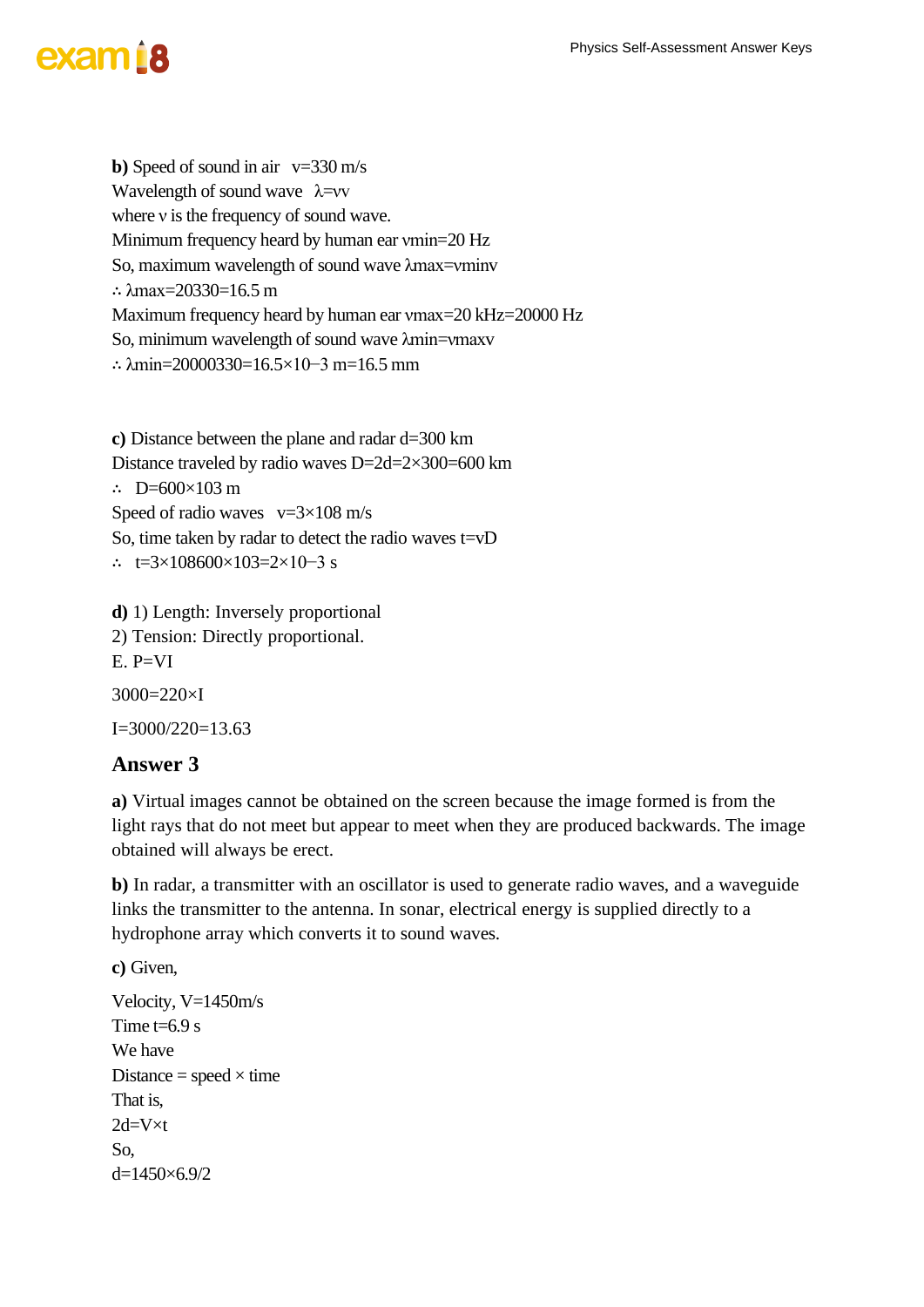

#### $=5002.3m$

**d)** Mica is preferred to other insulators in an electric iron because mica is a bad conductor of electricity, but it easily conducts away heat. So when current flows through nichrome wire, the heating element is fully protected against any leakage of electric current, whereas heat is easily conducted.

**e)** Strength of induced current depends on:

(1): The obstruction offered in the flow of electrons (or current) by the material of the wire, is called its resistance.

(2): The S.I. unit of electrical resistance is ohm  $(\Omega)$ . The resistance of a conductor is said to be 1 ohm if 1 ampere current flows through it when the potential difference across its end is 1 volt.

#### **Answer 4**

**a)** Water might have been placed in some higher atmospheric pressure conditions. That is why it has higher boiling point.

**b)** We can take that work done is equal

So, mgs=mc∆t therefore  $\Delta t = g s/c$ g=10, s=150, c=4200 answer ∆t=0.3571°C

**c**)  $_2$ U<sup>238</sup> -  $_2$ He<sup>4</sup>  $\rightarrow$  90Th<sup>234</sup>  $(\alpha$  – particle)

 $90Th^{234} - 1e^{0} \rightarrow 91Pa^{234}$ 

(β – particle)

**d)** i) In an ideal transformer, the output power is equal to. input power. But in an actual transformer, the output power is less than the input power

ii) The core is laminated to reduce these to a minimum as they interfere with the efficient transfer of energy from the primary coil to the secondary one. The eddy currents cause energy to be lost from the transformer as they heat up the core - meaning that electrical energy is being wasted as unwanted heat energy.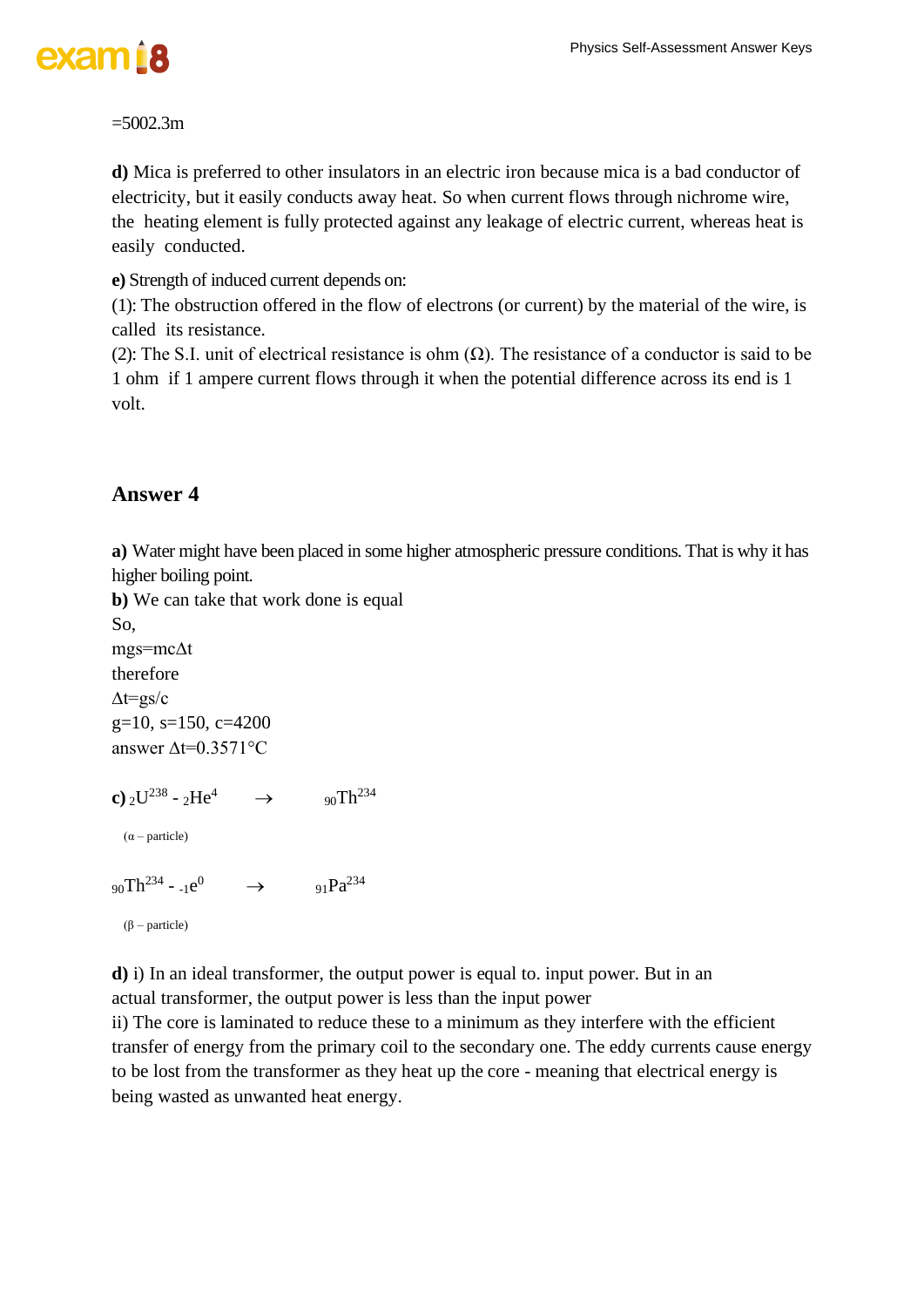**e**) (i) The resistance of a wire increases with increases in the length of wire  $(R \propto l)$ .

(ii) The resistance of a wire decreases with increase in its thickness ( $\mathbb{R} \propto 1/a$  where  $a = \pi r2$ , the area of cross-section of the wire

### **Answer 5**

**a)** i) Position of weight is 25 cms

Half of 50 is 25 and weight declared 20gm. So, difference is 5 gm. Which is equivalent to the double of 20 gm and multiplication of 12 cm.

ii) the handle of the door is provided at the free end because larger the distance from the hinge, lesser will be the force required to open the door.

**b**) i) Load to be lifted Fload=50 kgf

Case 1: Fixed pulley is used.

MA for single fixed pulley MA=1

Thus, effort applied by the boy Feffort=MAFload=150=50 Kgf

Case 2: Movable pulley is used.

MA for movable pulley MA=2

Thus, effort applied by the boy Feffort=MAFload=250=25 Kgf

So, effort to be applied by the boy is less in case when he used a movable pulley because MA for a movable pulley is greater than 1.

ii) In uniform linear motion, the speed and direction of motion is fixed and so, it is not accelerated. In uniform circular motion, the speed is constant but the direction of motion changes continuously and hence, it is accelerated. Example- Motion of earth around the sun.

iii) the process used is called nuclear fission, Nuclear energy originates from the splitting of uranium atoms – a process called fission. This generates heat to produce steam, which is used by a turbine generator to generate electricity

**c)**

1. Distance moved by effort  $= 15/4 = 3.75$  m

- 2. Work done by effort =  $50\times10\times(15/4) = 1875$ Joules
- 3. Mechanical advantage  $= 175/50 = 3.5$
- 4. Efficiency = (mechanical advantage/velocity ratio)  $\times$  100 = (3.5/4)  $\times$  100 = 87.5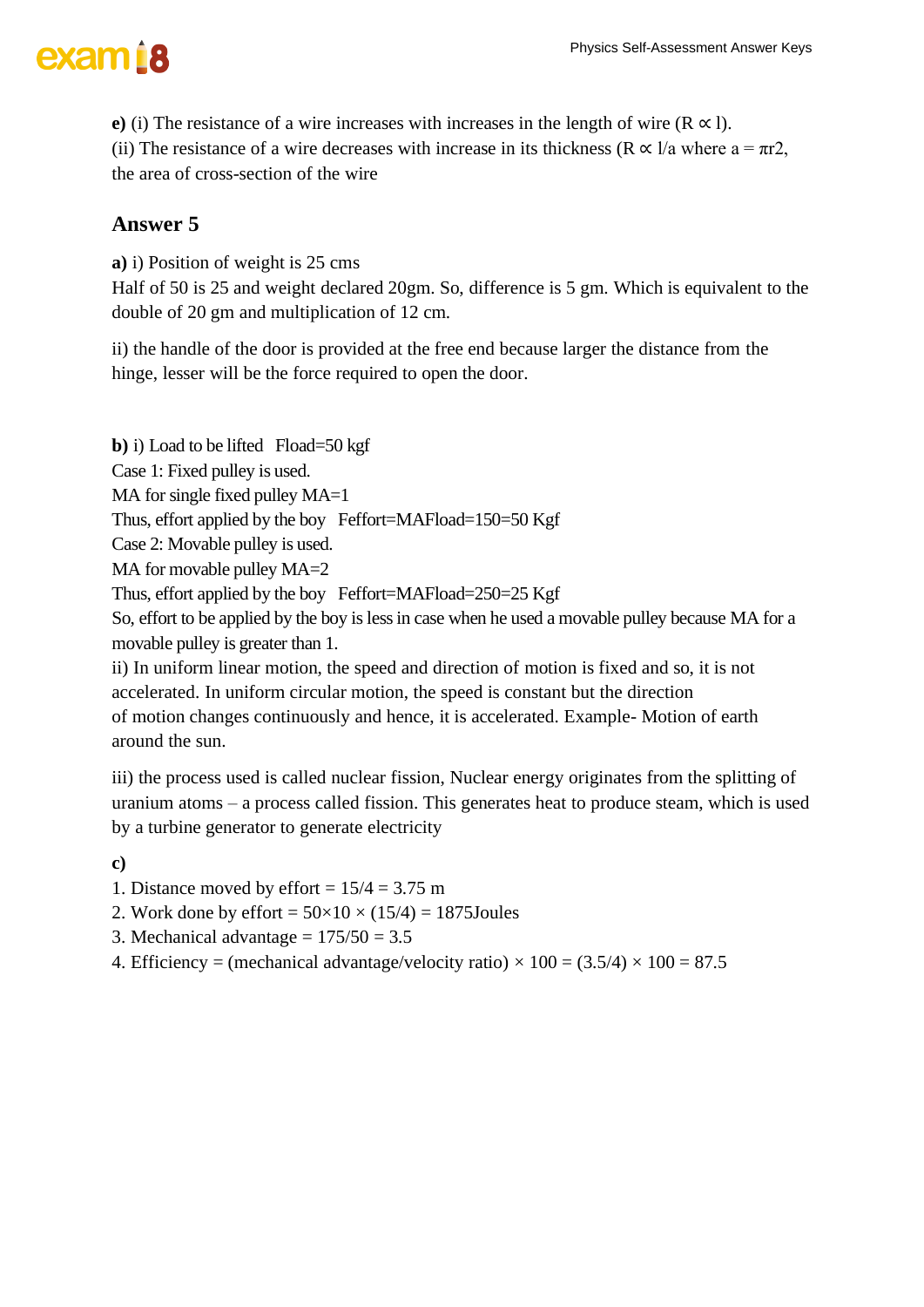### exam<sub>18</sub>

**d)**



ii) Critical angle is the angle of incidence in the denser medium corresponding to which the angle of refraction in the rarer medium is  $90^\circ$ .

 $\mu = \frac{1}{\sin C}$ 

**b)**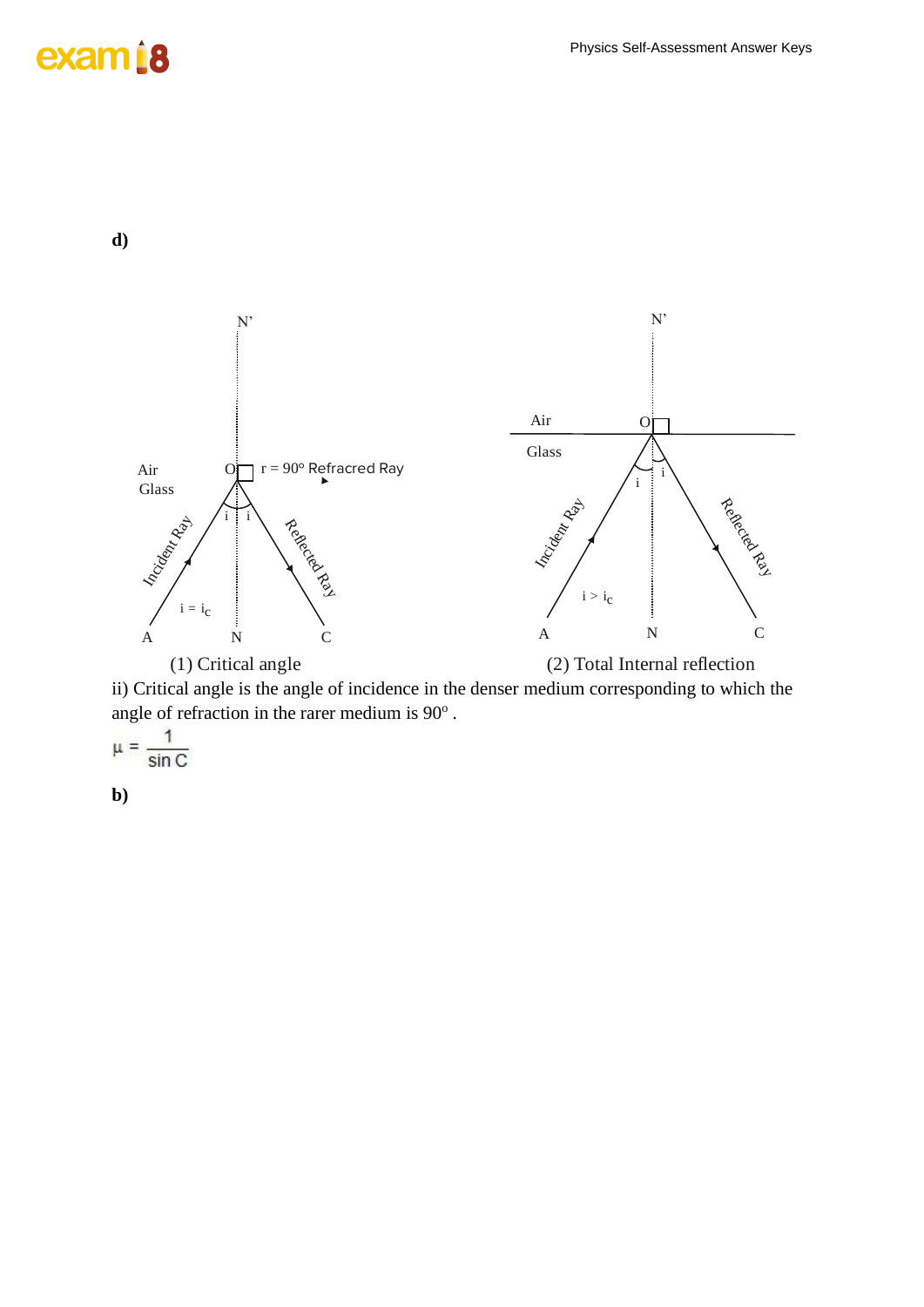# exam B



(ii) Incident ray and emergent rays are parallel to each other.

- (iii) Lateral displacement is marked by d in the diagram.
- **c)** i) concave lens

ii)



#### **Answer 7**

**a)** Echo is defined as a sound repeating by sound wave reflection, having a lasting or far reaching impact, or repeating what someone else has said. An example of echo is the repeating of a sound created by footsteps in an empty marble hallway.

ii) The applications of echo:

1. Dolphins detect their enemy and obstacles by emitting the ultrasonic waves and hearing their echo. 2. In medical science, the echo method of ultrasonic waves is used for imaging human organs such as the liver, gall bladder, etc. This is called ultrasonography.

**b)** 

Here, Mass of water mw=100g Mass of ice, mi=10g Specific heat of water, Sw=1calg−1oC−1 Latent heat of fusion of ice, Lfi=80calg−1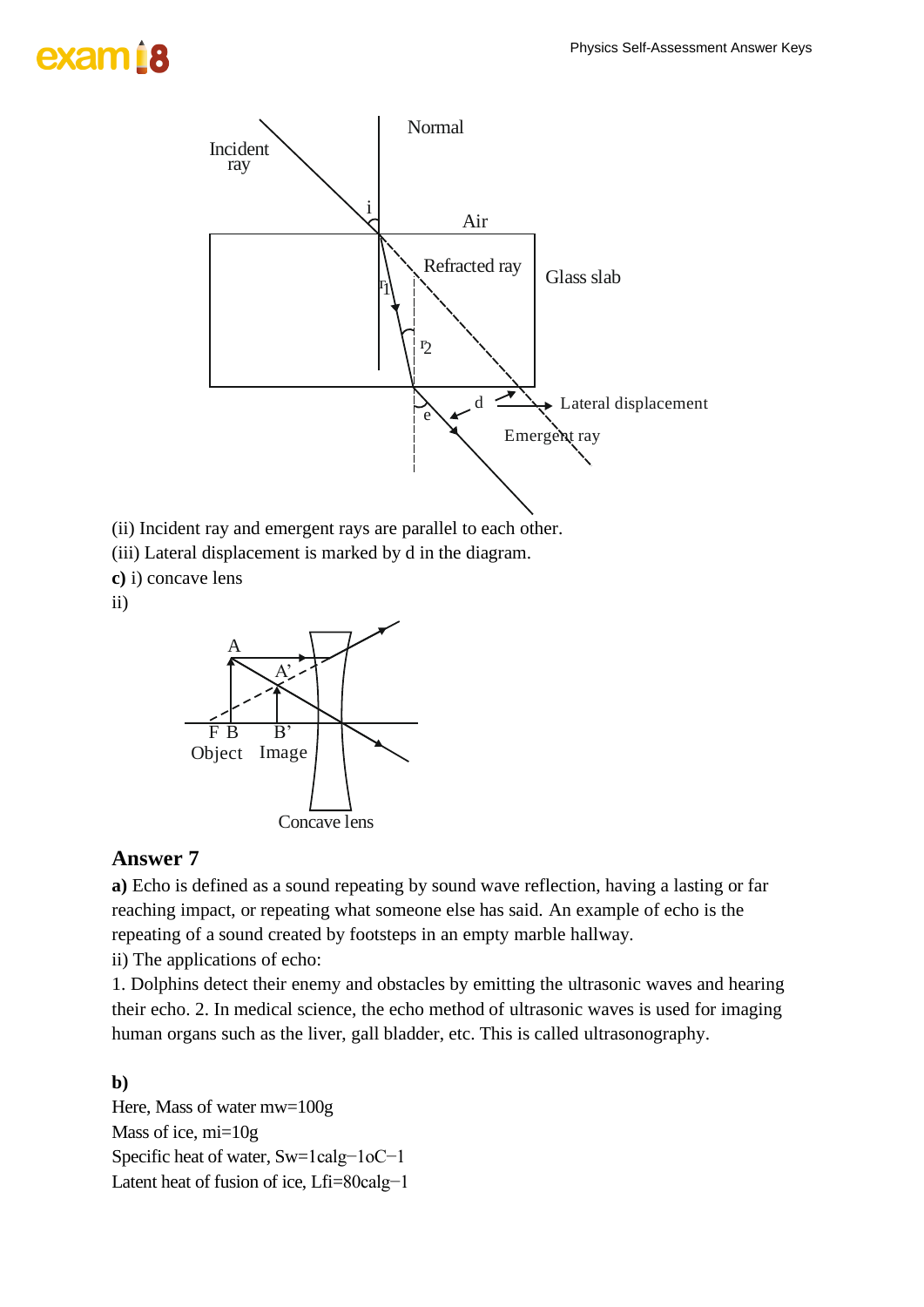Let T be the final temperature of the mixture. Amount of heat lost by water  $=$ mwsw( $\Delta T$ ) w=100×1×(50–T) Amount of heat gained by ice =miLfi+misw(△T)i=10×80+10×1×(T−0) According to principle of calorimetry: Heat  $lost = Heat$  gained 100×1×(50−T)=10×80+10×1×(T−0) 500−10T=80+T 11T=420orT=38.2oC

#### **c)**

- (i): Vibration (b) has the largest amplitude.
- (ii): c vibrates in the fundamental mode. So, c has the least frequency.
- (iii): Frequency of (a),  $fa=3v/732L$ Frequency of (c), fc=v/2L
- (iv): Wavelength of (a),  $\lambda$ a=2L/3 Wavelength of (b),  $\lambda b = L$

#### **Answer 8**

a) i) From  $P = V^2/R$ 

Resistance of bulb (R) =  $V^2/P = 240 \times 240/60 = 960\Omega$ **ii) (a)**



- **(b)** Resistance of bulbs in series =  $(960 + 960)\Omega = 1920\Omega$
- ∴ Current in series circuit I =  $V/R = 240/1920 = 0.125$  A
- ∴ Rate of conservation of energy in any one bulb in 1 second =  $I^2$ Rt

$$
= (0.125)^2 \times 960 \times 1 = 15.5
$$

**(c)** Power of 1 bulb in series circuit = 15W

So power of 2 bulb in series circuit =  $2 \times 15$  W = 30 W.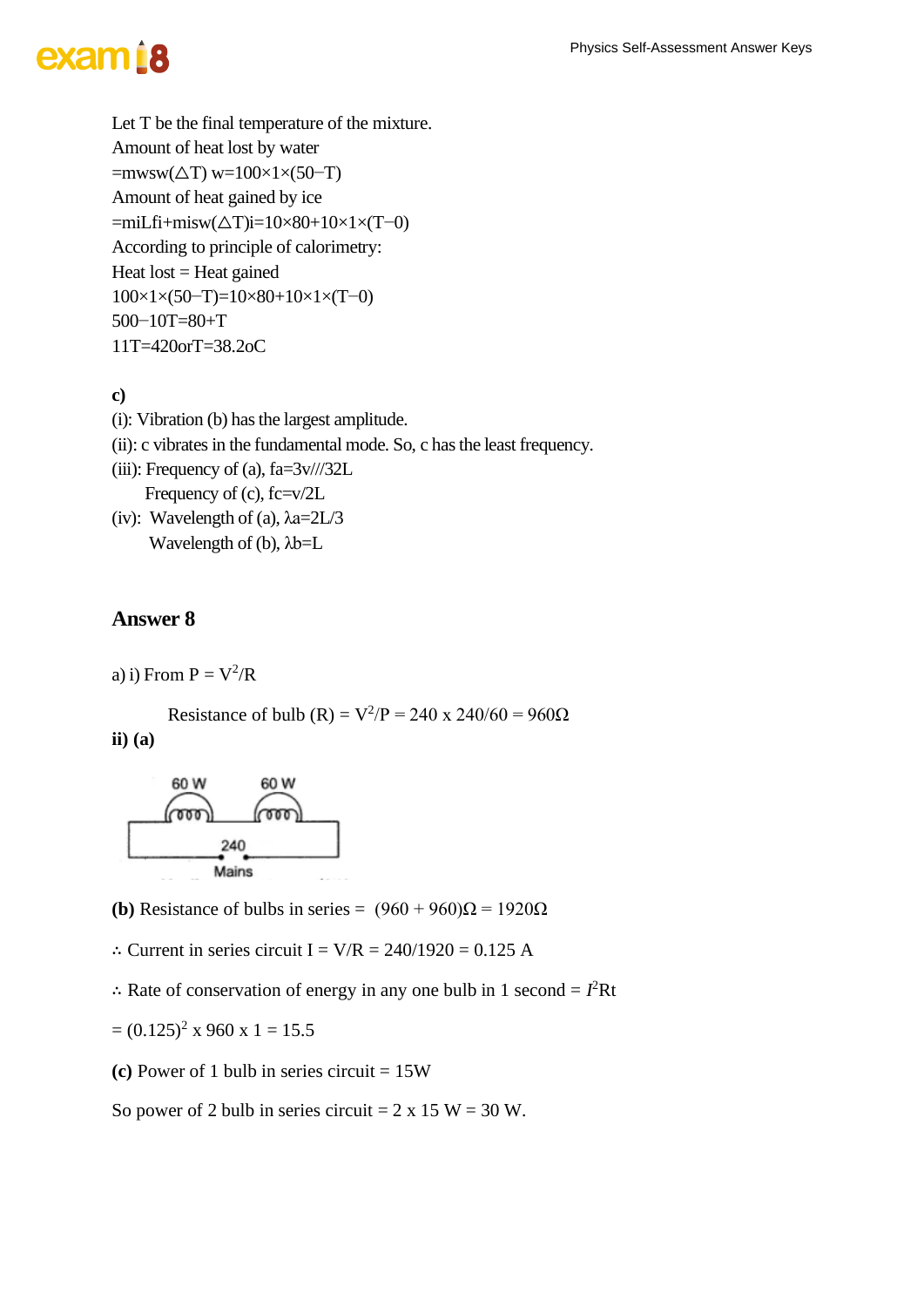b) (i) The heat produced is proportional to the square of current passed in the wire.

(ii) The heat produced is proportional to the resistance of the wire.

(iii) The heat produced is proportional to the time of passage of current in the wire. **c)** The similarity between d.c motor and a.c. generator is that they both are electrical machines which work based on the principle of Electromagnetic Induction.

**d)** In this circuit, 8Ω and 12Ω are connected in parallel, and these parallel resistors are connected in series with 7.2Ω. 8Ω and  $12Ω$  are in parallel, their equivalent resistance: R1=81+121=245  $R=4.8Q$ Now, Equivalent resistance (series connection) of the circuit =4.8+7.2=12Ω V=IReq I=ReqV=126=0.5A Potential Difference across 7.2Ω resistor =I×R=0.5×7.2=3.6V

### **Answer 9**

**a)** Let, mass of water used =m Since, Heat gained  $=$  Heat lost m1cΔt1=mL+m2cΔt2 m×4.2×(60−10)=(40×336)+(40×4.2×(10−0)) m×4.2×50=(40×336)+1680 Therefore, the mass of water used, m=42×513440+1680=21015120=72g

**b**) i) ince melting of ice needs heat, so it will absorb heat in form of latent heat and temperature will remain constant until it melts. ii) Radiator in car

**c)** (i) Substance B is a good conductor of heat. (ii) Substance B is a good conductor of heat because specific capacity of B islessthen that of A. (iii) Substance A is more useful in car radiator. (iv) A

### **Answer 10**

**a)** i) when the number of neutrons becomes greater than that of protons, then the nucleus becomes unstable

ii) The Radioactivity of an element when it undergoes a chemical change to form a chemical compound. Radioactivity of an element is not affected by the chemical

change as radioactivity is a nuclear phenomenon and doesn't involve extra-nuclear electrons.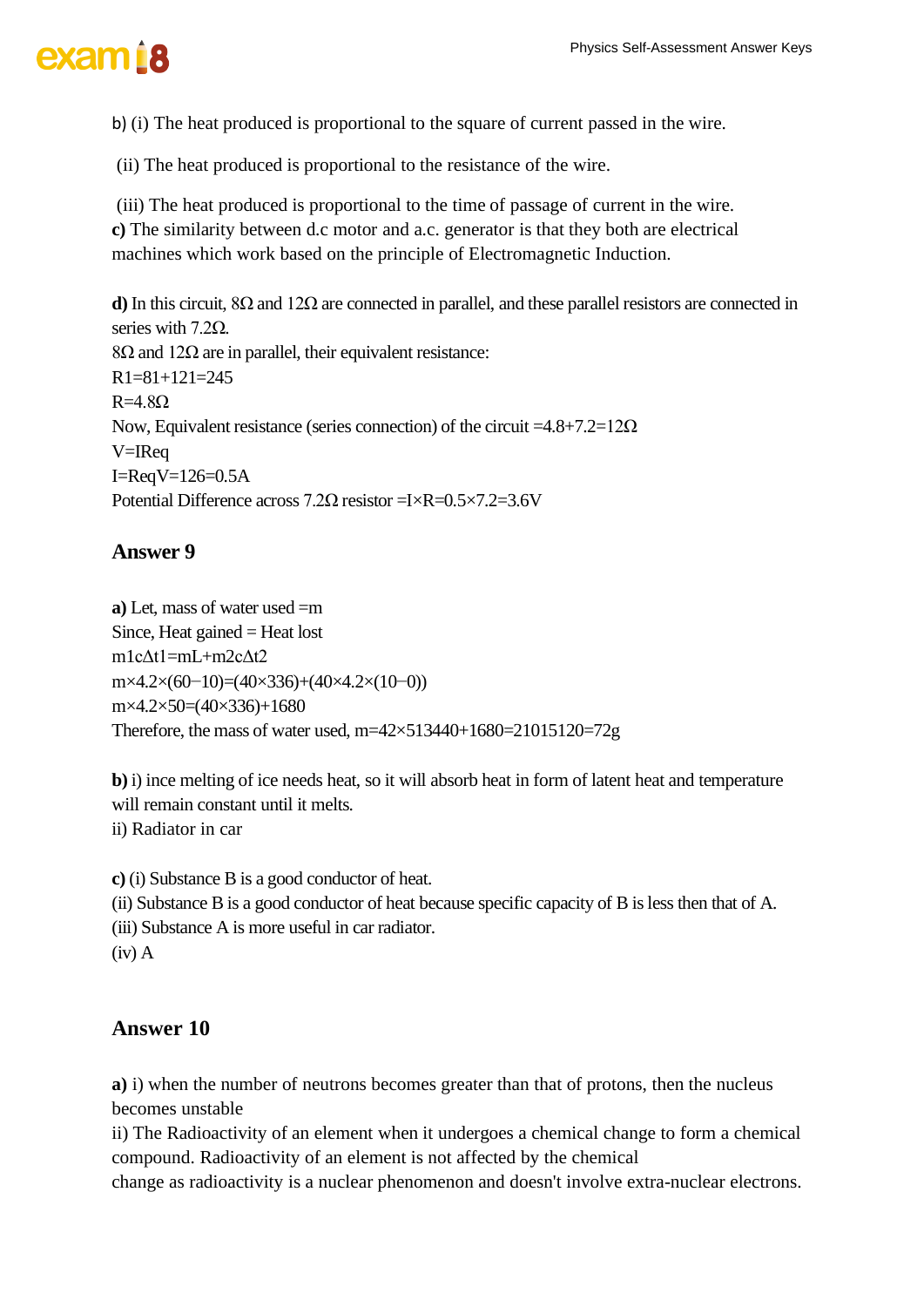

iii)a large nucleus like that of uranium fissions by splitting into two smaller nuclei, along with a few neutrons, the release of heat energy (kinetic energy of the nuclei), and gamma rays.

**b)** i) Helium gas.

ii) Radioactive (or nuclear) waste is a byproduct from nuclear reactors, fuel processing plants, hospitals, and research facility.

iii) Deep geological disposal is widely agreed to be the best solution for final disposal of the most radioactive waste produced

**c)** (i) (1) α, β and γ radiations are arranged in the ascending order with respect to their penetrating power as: α<β<γ

(2)  $\alpha$ ,  $\beta$  and γ radiations are arranged in the ascending order with respect to their ionizing power as:  $\gamma < \beta < \alpha$ 

(3) α, β and γ radiations are arranged in the ascending order with respect to their biological effect as: α<β<γ

ii) In a nuclear reaction conservation of charge number and mass number must hold good. Alpha particles are positively charged particle with charge  $+2e+2e$  and mass 4m4m. Emission of an α−α-particle reduces the mass of the radionuclide by 44 and its atomic number

by 22. β−β-particles are negatively charged particles with rest mass as well as charge same as that of electrons, γ−γ-particles carry no charge and mass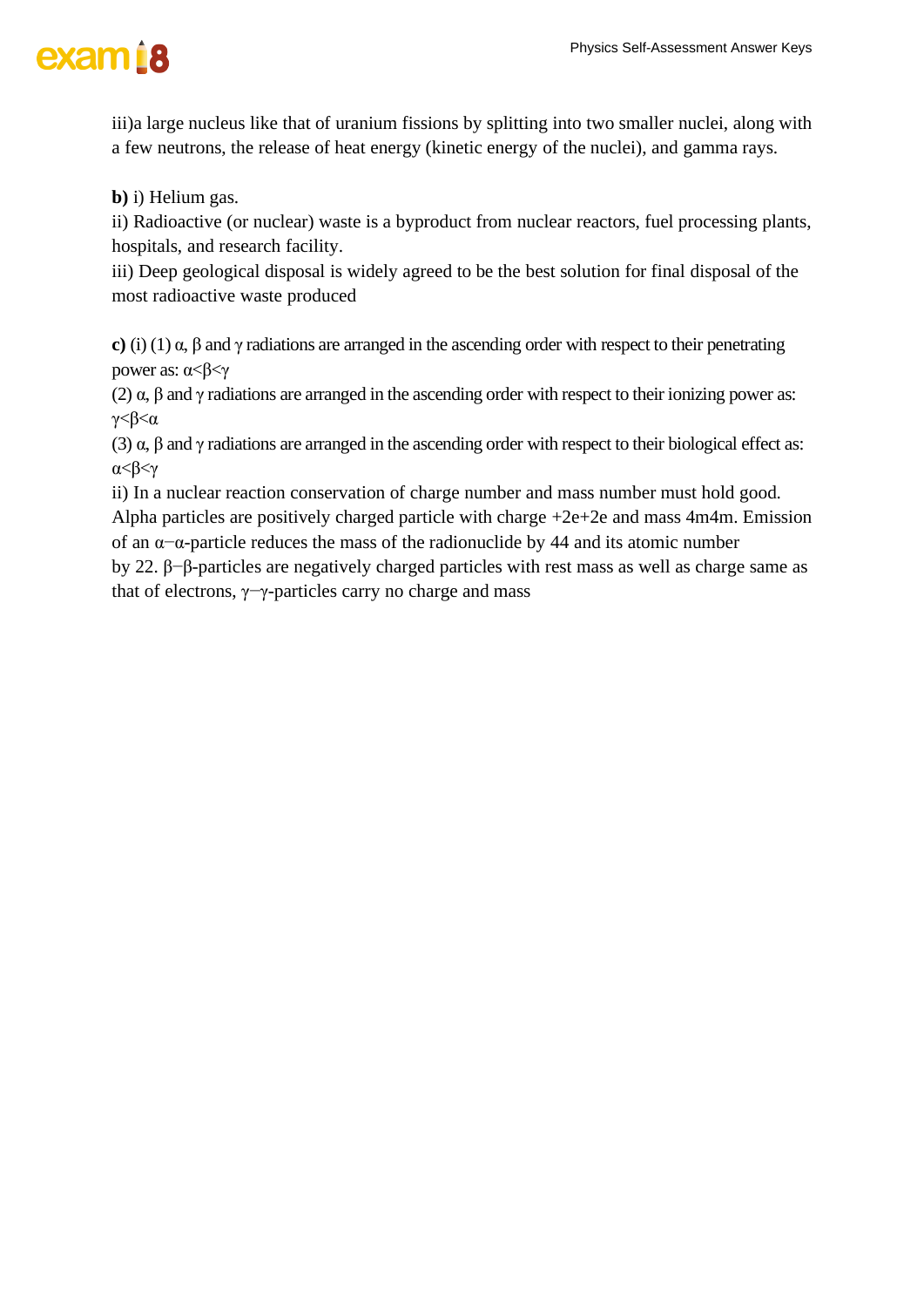## exam B

### **PHYSICS**

### **Answer Keys** to **Self-Assessment** Sample Paper - 4

#### Answer 1

**a**) Given :  $r_1$  :  $r_2$  = 2 : 3

Area of cross section of wire =  $a = \pi r^2$ 

∴  $a_1 : a_2 = r_1^2 : r_2^2 = 4 : 9$ 

Resistance of wire R  $\alpha$  1/a

∴ R<sub>1</sub>/R<sub>2</sub> = a<sub>2</sub>/a<sub>1</sub> = 9/4.

**b**) i) The compressed spring has elastic potential energy due to its compressed state. ii) When it is released, the potential energy of the spring changes into kinetic energy which does work on the ball if placed on it and changes into kinetic energy of the ball due to which it flies away.

**c)** i) hat point in a body or system around which its mass or weight is evenly distributed or balanced and through which the force of gravity acts. An example of center of gravity is the middle of a seesaw. ii) If the moment of force is assigned a negative sign then, the turning tendency of the force will be clockwise.

**d)** Let the distance of 40 kg. from the mean position be 'x' m. Using principle of moments,  $30\times2=40\times x$  $x=1.5m$ . A boy of mass 40 kg should sit at 1.5m from the middle of see-saw.

#### **e)** II CLASS LEVER

#### **Answer 2**

**a)** i) The refractive index of a transparent medium is least for red light. ii) The refractive index of a transparent medium is most for violet light.

**b**) i) equiconvex lens ii) A lens is called an equiconvex or equiconcave when radii of curvature of the two surfaces of lens are equal.

**c)** 1. There is always an amount of air present in the crack.

2. When rays of light travelling through glass, strike the glass air interface at an angle, greater than critical angle of glass, they are totally reflected.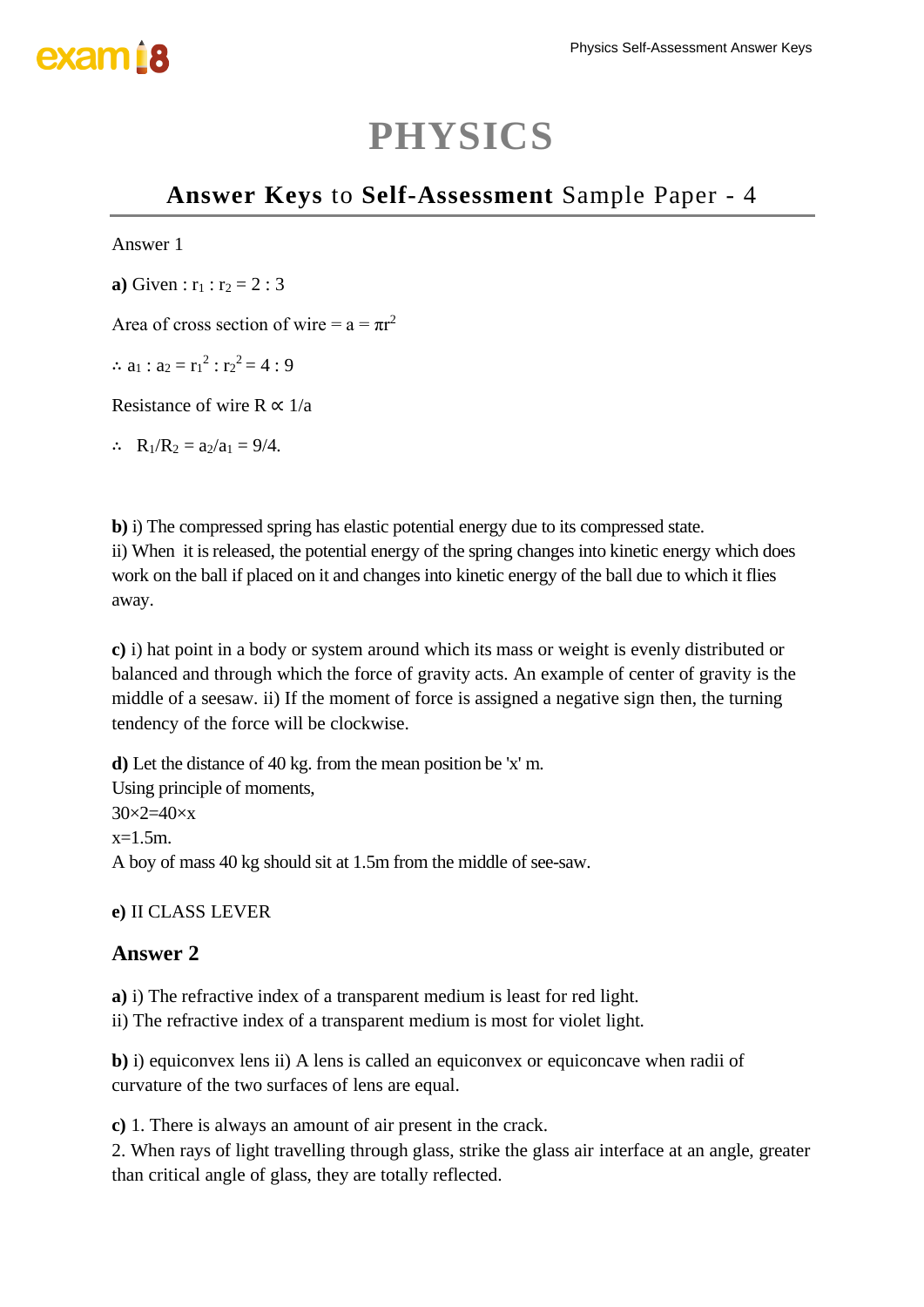

3.When these reflected rays reach our eyes , then to eyes they appear to come from the crack, which in turns appears to be silvery.

**d)** i. ISOTOPES ii. Such atoms have same number of protons but different number of neutrons.

**e)** The earth pin is long so that the earth connection is made first. This ensures the safety of the user because if the appliance is defective, the fuse will blow off. The earth pin is made thicker so that even by mistake it cannot be inserted into the hole for the live or neutral connection of the socket

#### **Answer 3**

**(a)** (i) Its focal length increases. (ii) Thin lens.

**(b)** (i) Ratio of intensities will be 1: 9. (ii) Ratio of frequencies will be 1:1.

**(c)** (i) Increases. (ii) Decreases.

**(d)** (i) If a body is made to vibrate with its fundamental frequency by an external source, then the vibrations are called resonant vibrations. (ii) Quality.

**(e)** No, as it does not possess a helium nucleus.

#### **Answer 4**

**a)** i) An AC generator or Dynamo is used to convert mechanical energy to electrical energy ii) It works on the Faraday's Law of Electromagnetic Induction.

**b)** Heat capacity is the ratio of the amount of heat energy transferred to an object to the resulting increase in its temperature. Specific heat capacity is a measure of the amount of heat necessary to raise the temperature of one gram of a pure substance by one-degree K.

**c)** Heat gained = Heat lost 150×4.4×(25−50)=60×c×(100−25) 150×4.2×5=60×c×75 Specific heat capacity (c)=0.7Jg−1oC−1

**d**) (i) Speed of gamma radiations in air  $= 3 \times 108$  ms-1. (ii) Zinc Sulphide

**e)** Two sources of background radiations: K−40 and C−14

#### **Answer 5**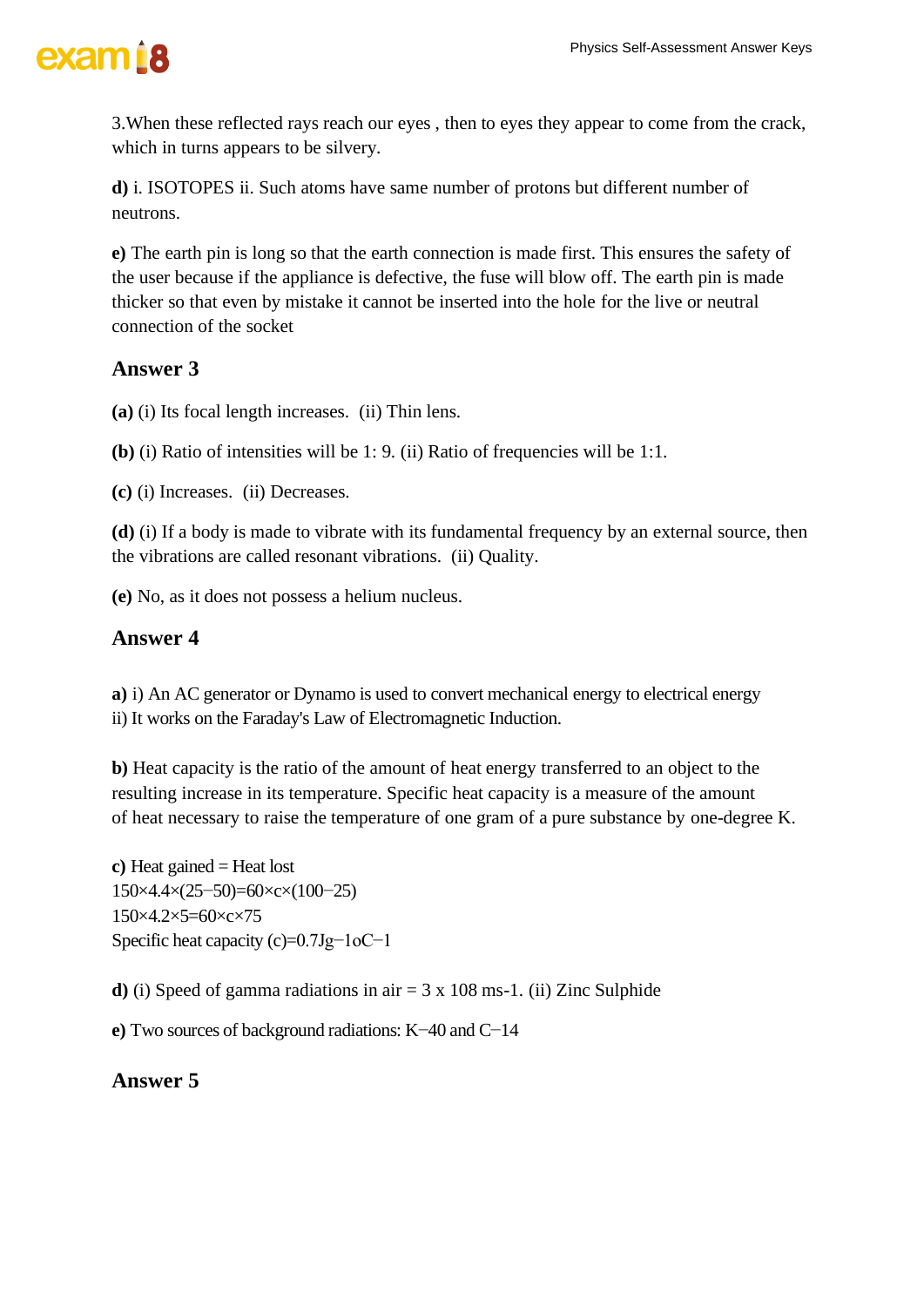**a)** (i) Let the weight of the half metre rule be x gf and it acts at the 25 cm mark (centre of gravity).



(ii) Anti-clockwise moment (ACWM) =  $x * 4$  gf cm Clockwise moment (CWM) = 20 x 21 gf cm in equilibrium, the weight of the half metre rule is 105 gf

**b)** (i) In the case of single movable pulley, MA > 1⇒ effort arm > load arm and in the case of a single fixed pulley.  $MA = 1 \Rightarrow$ load arm = effort arm

∴ Effort applied in the single fixed pulley is less as compare single movable pulley.

(ii) In uniform linear motion, the speed and direction of motion is fixed and so, it is not accelerated. In uniform circular motion, the speed is constant but the direction of motion changes continuously and hence, it is accelerated. Example- Motion of earth around the sun.

(iii) The process used for producing electricity using the nuclear energy is known as nuclear power plan

**c**) (i)  $V \cdot R = \frac{\text{Distance moved by effort (dE)}}{\text{Distance moved by load (dI)}}$ Distance moved by load  $(dL)$  $4 = \frac{(dE)}{15}$ 15  $\therefore$  Distance moved by effort ( $dE$ )  $=4 x 15=60 m$ 

(ii) Work done by the effort

$$
= E \times dE
$$

 $= 500 \times 60 \text{ J} = 30,000 \text{ J}$ 

(iii) M. A. = 
$$
\frac{L}{E}
$$
 =  $\frac{1750}{500}$  = 3.5

(iv)Efficiency () =  $\frac{M.A.}{N.P.}$  $\frac{M.A.}{V.R.}$  x 100% =  $\frac{3.5}{4}$  $\frac{1}{4}$  x 100% = 87.5%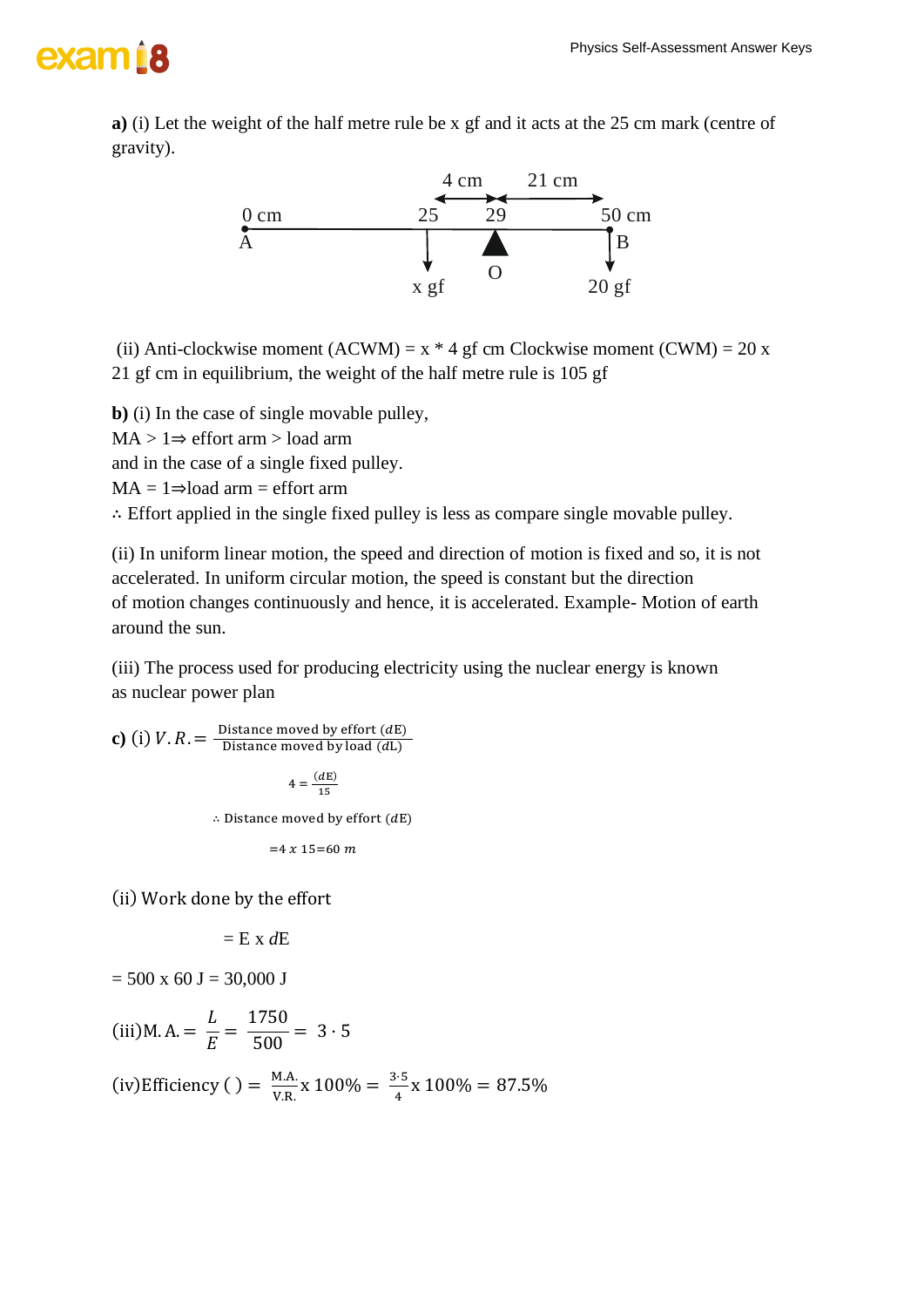### exam<sub>18</sub>

### **Answer 6**

**(a)** As the. angle of incidence increases the angle of deviation decreases becomes minimum and then increases. The graph is as shown:



Concave lens. (ii) The ray diagram is as shown:



**(c)** Given  $u = -24$  cm,  $f = +8$  cm,  $v = ?$ 

(i) Real, inverted and diminished.

(ii) Using the lens formula

 $I/f=1/v-1/u$ 

 $V=12$  cm

(iii) Using the expression

 $M = -v/u = \frac{1}{2}$ 

#### **Answer 7**

**a)** 1. Ultrasonic waves. 2. Because their frequency lies beyond the limits of audibility (20Hz—20,000Hz) 3. To locate the position of the object under water and to find the depth of sea.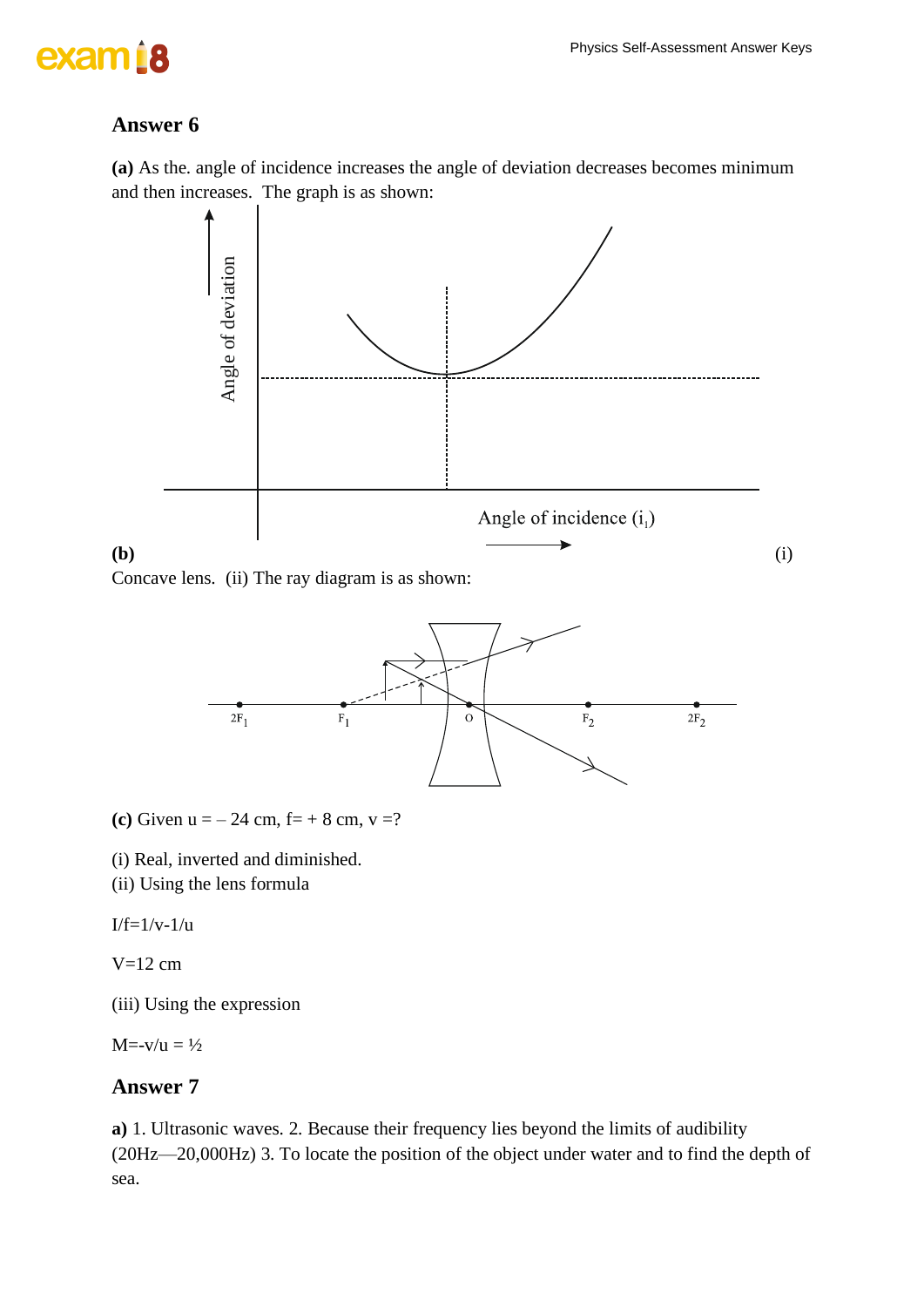**b**) (i) :  $S = d/t \Rightarrow 350 = 50/t$  ∴ t = 1/7sec = 0.14sec. (ii) Echo will be heard because the conditions required for the formulation of echo are fulfilled.

- 17m minimum distance should be there.
- Persistence of hearing is 0.1sec. As both the conditions are satisfied. So, echo will be heard.

**c)** (1) Fuse and (2) Switch.

(ii) Fuse is used to limit the flow of current. Switch is used to start or stop the flow of current.

#### **Answer 8**

**(a)** (i) All appliances will continue to work even if one of the appliances does not work.

(ii) High resistivity and low melting point. (iii) The ground wires.

**(b)** (i) Diagram (ii) A is connected to the live wire and B to neutral wire.

**(c)** (i)  $RS = 5 + 0.5 = 5.5 \Omega$  (ii)  $I = V/R = 3.3/5.5 = 0.6A \frac{5}{5} \times 5$  (iii)  $RP = 5*5/5+5 == 2.5 \Omega$ , thus total resistance is  $RT = 2.5 +0.5 = 3.0$ 

#### **Answer 9**

**a)** (i) Heat capacity of a substance is defined as the amount of heat energy given or released in changing the temperature of unit mass of substance by 1 oC.

It is calculated as S=mΔTQ

(ii)Its SI unit is J/KgoC.

(iii) Relation between Heat Capacity and Specific Heat Capacity is given by C=mS where C is the Heat Capacity of the substance, S is the Specific Heat Capacity of the substance and m is the mass of the substance.

**b)** (i)the slope of AB and CD is same, that is gradient value is similar, but the length of CD is more than AB. It is because more energy is required from converting liquid to gas than from solid to liquid. (ii)As far as the melting and boiling points are concerned, t1 is the melting point while t3 is the boiling point

**c**) By conservation of energy, we have,  $140 \times 4.2 \times (50 - T) = 60 \times (336 + 4.2 \times T)$ from above equation, we get  $T = 11 \degree C$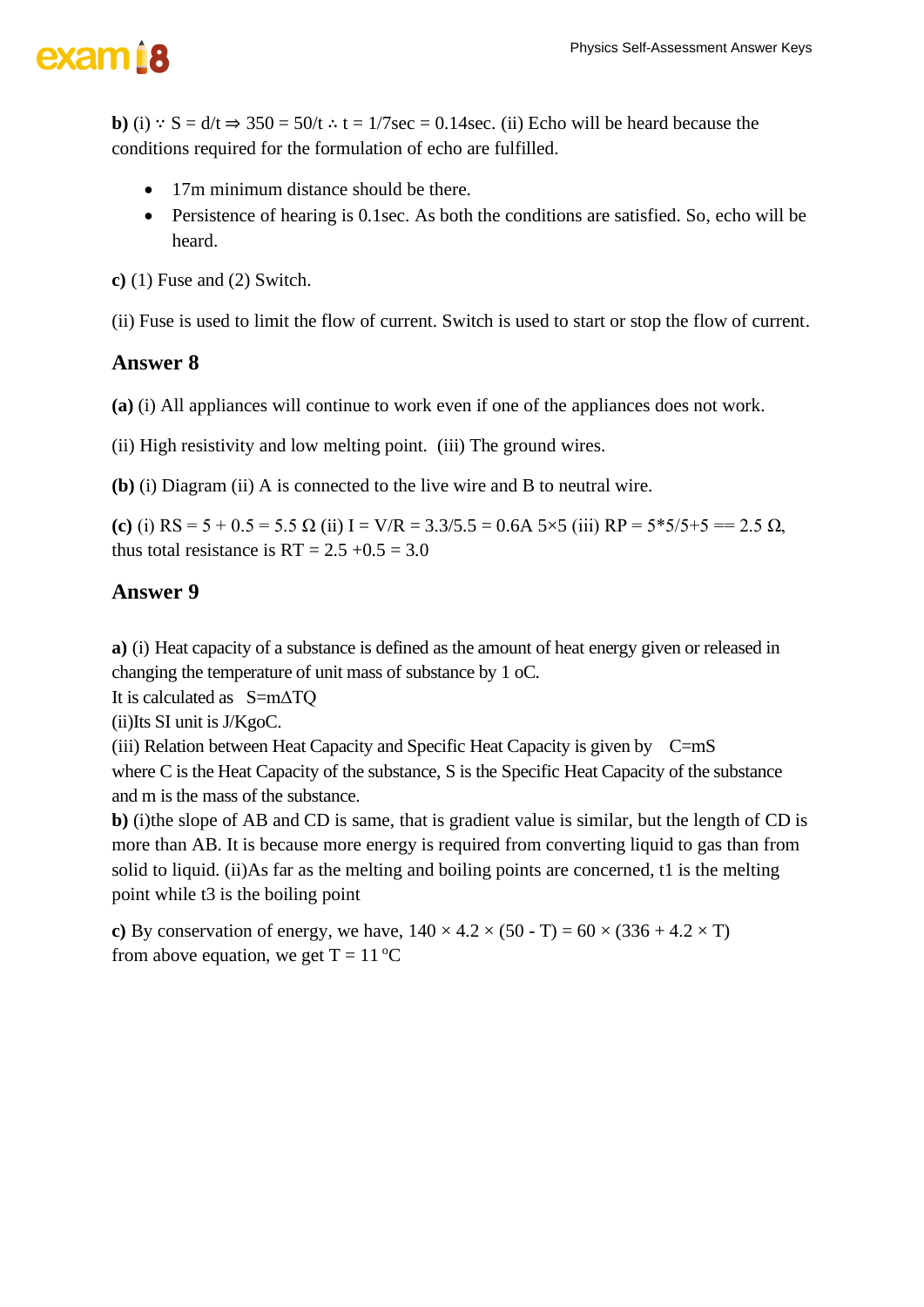### exam<sup>i8</sup>

#### **Answer 10**

**a) Power consumed in watt hours** 

 $= 100 \times 8 + 100 \times 8 + 1000 \times 8 = (800 + 800 + 8000)$  Wh = 9600 Wh

 **Electric energy consumed in kWh (units) =**  $9600 \times 1000 = 9.6$  **kWh.** 

Cost at 2 per unit or per kWh =  $2 \times 9.6 = 19.20$  RS (i)

ii) DC motors are suitable for many applications – including conveyors, turntables, and others for which adjustable speed and constant or low-speed torque are required

#### **b)** (i)

| <b>NUCLEAR FISSION</b>                                              | <b>NUCLEAR FUSION</b>                                          |
|---------------------------------------------------------------------|----------------------------------------------------------------|
| A heavy nucleus breaks up to form two<br>٠<br>lighter ones.         | Two nuclei combine to form a heavier<br>nucleus.               |
| It involves a chain reaction, which can lead<br>$\blacksquare$      | There is no chain reaction involved.<br>$\blacksquare$         |
| to dangerous meltdowns.                                             | Light nuclei have to be heated to extremely                    |
| The heavy nucleus is bombarded with<br>٠                            | high temperature.                                              |
| neutrons.                                                           | Scientists are still working on a controlled<br>$\blacksquare$ |
| There is established, decades-old technology<br>to control fission. | fusion reactor that offers more energy than it<br>consumes.    |
| Nuclear waste, a byproduct of fission, is an<br>$\blacksquare$      | There is no nuclear waste.<br>$\blacksquare$                   |
| environmental challenge.                                            | Raw materials are very easily sourced.<br>$\blacksquare$       |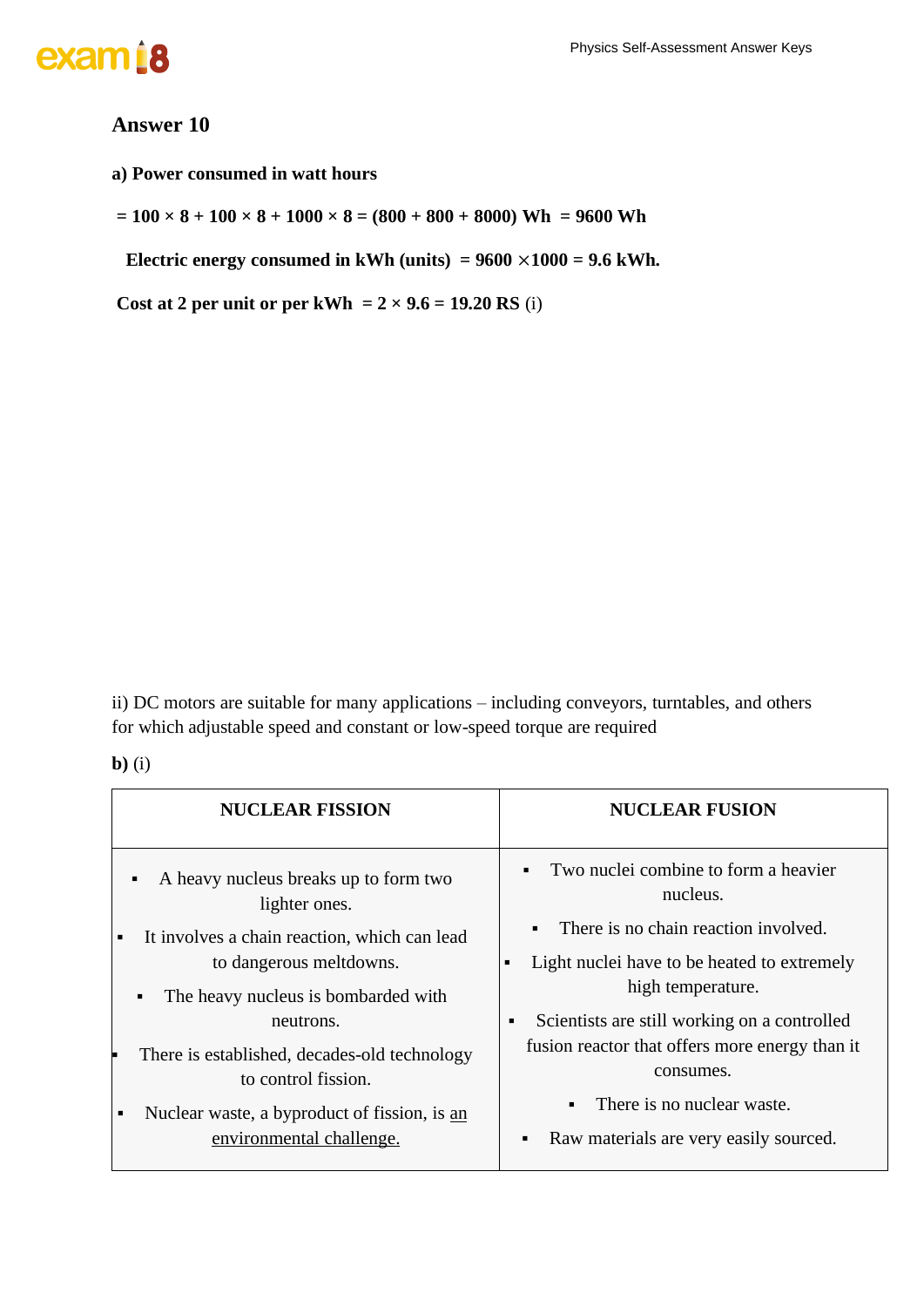# exam<sub>18</sub>

Raw material like plutonium or uranium is scarce and costly.

Fusion reactions have energy densities many times greater than nuclear fission.

(ii) always wear gloves when handling radioactive substances. Regularly check the radiation level of these gloves. Never touch anything with potentially contaminated gloves, use paper tissues instead. wear shoe covers in rooms where the floor may be contaminated

**c)** (i) Given: Composition of atomic nucleus A=84 protons and 128 neutrons. Mass noumber of A=84+128=212 Atomic number of A=84 The nucleus A emits an alpha particle, the mass number decreases by 4 and the atomic number decreases by 2. 84212A−α82208B Number of protons in B=82 Number of neutrons in B=208–82=126 (ii) 82208B−β83208C Number of protons in C=83 Number of neutrons in C=208–83=125 (iii)Mass noumber of A=84+128=212 (iv) The composition of nucleus C does not change if it emits gamma radiations.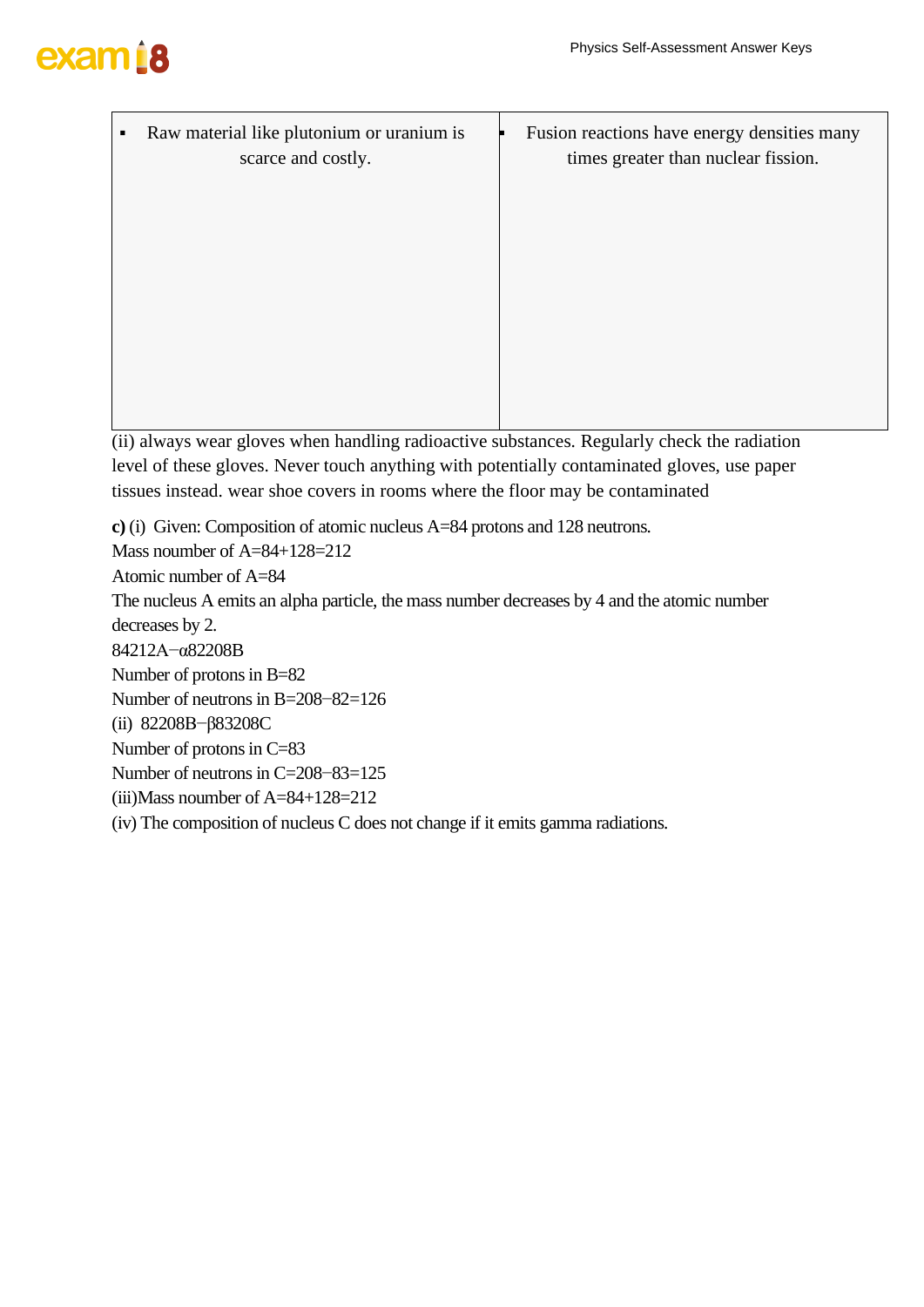### **PHYSICS**

### **Answer Keys** to **Self-Assessment** Sample Paper - 5

### **Answer 1**

**a)** (i) Single fixed pulley. (ii) Drawing water from well.

**b)** To produce more torque (or to rotate it easily), jack screw is provided with a long arm.

**c)** i) converts energy of light directly into electrical energy ii) converts heat directly into electricity.

**d)** i) linear velocity ii) m/s^2

**e)** i) Work done by a force when the force is in the direction of displacement  $=$  Force  $\times$  Displacement of the point of application of the force in the direction of force. (ii) Work done by a force when the force is at an angle  $(\theta)$  to the direction of displacement = Force  $\times$  component of displacement in the direction of force.  $=$  Force  $\times$ d cos  $\theta$ [d is the displacement of the body at the angle  $\theta$  to the direction of force]

### **Answer 2**

**a**) (i) Refractive index of water w.r.t air  $=n1n2=34$  and refractive index of air w.r.t water  $=n2n1=43$  $=0.75$ 

(ii) Angle of incidence  $= 0^{\circ}$ , when a ray of light is incident as a normal ray on the surface of separation of two different medium.

**b)** The cause of refraction of light is that light travels with different speeds in different media. This Change in the speed of light when it moves from one medium to another causes it to bend.

**c)** The refractive index of glass is 1.5 for white light means white light travels in air 1.5 times faster than in glass.

**d)** (i) The angle of incidence in a denser medium for which angle of refraction in rarer medium is 90 $\degree$  is called critical angle. (ii) Refractive index ( $\mu$ ) = 1/sin C

**e)** On the moon, since there is no atmosphere, therefore there is no scattering of sun light incident on the moon surface. Hence to an observer on the surface of moon (space), no light reaches the eye of the observer except the light directly from the sun. Thus, the sky will have no colour and will appear black to an observer on the moon surface.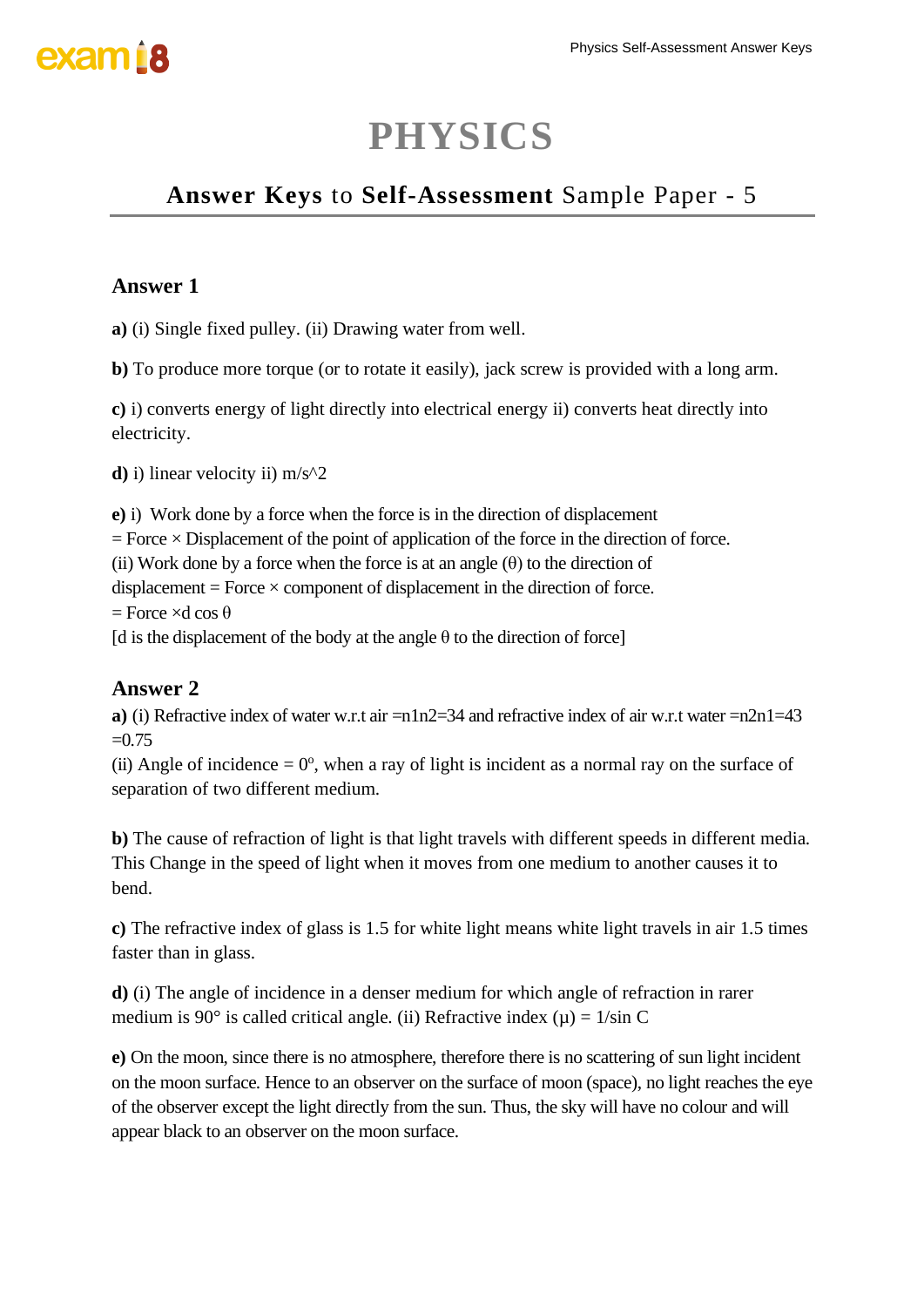### exam<sub>i8</sub>

### **Answer 3**

**a)** Electromagnetic waves travel at the speed of light.

```
v = f \lambda where v = velocity, f = frequency, \lambda = wavelength
```

```
v = 3 \times 10^8
```

$$
f = 15 \times 10^6
$$

 $\lambda = v / f = 3 \times 10^8 / 15 \times 10^6$ 

 $λ = 20$  m

**b)** i) Electric Fuse: copper wire. ii)Connecting wire: copper wire. iii)Filament of Bulb: Tungsten. iv)Electric toaster: NICHROME alloy

**c)** calculate R.

```
d) Power of water =2 kw=2000w
Mass of water =200kg
difference in temperature ΔT=70−10=60oC
energy required to heat the water = energy given by water in time t=pt
energy required to increase temperature of water by 60oC,
Q=msΔT
S= specific heat =4200J/kgoC
        pt=msΔT
 2000×t=200×4200×60
   t=25200or t=25.2×103sec.
e) Missouri is in higher latitude than Dehradun.
And also the sun ray falls straight on Dehradun and slanted on Mussoorie.
```
### **Answer 4**

**a)** (i) As Boiling point is directly proportional to pressure. Hence, the boiling point of water is lower in Shimla than in Delhi.

**b**) As the specific heat capacity of liquid X is higher than the liquid Y, so for same mass and same heat energy, the rise in temperature for X will be less than that of Y.

**c)** α-particles are a highly ionizing form of particle radiation and have low penetration depth. They can be stopped by a few centimeters of air, or by the skin. i.e., they cannot penetrate the human skin, so are used in radio therapy.

**d)** 32P is the radioactive isotope of phosphorous element. As it has a greater number of neutrons than number of protons. **e)** Energy released = 0.205 x 931 MeV = 190.86 MeV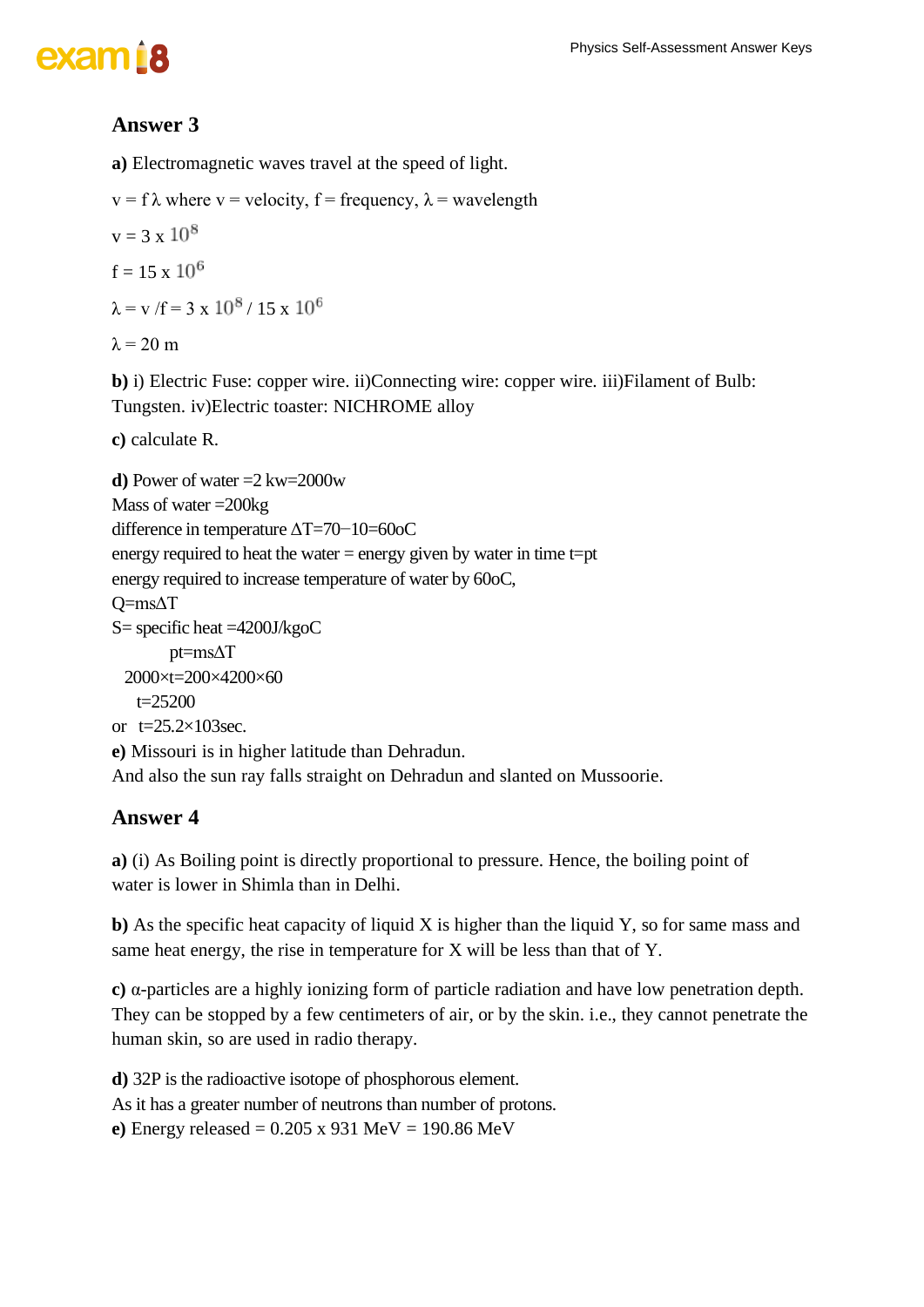### exam 18

### **Answer 5**

**a)** (i) It states that for a body falling freely the total mechanical energy remains conserved.

(ii) Suppose a ball of mass 'm' falls under the effect of gravity as shown in figure.

Let us find the kinetic and the potential energy of the ball at various points of its free fall. Let the ball fall from point A at a height h above the surface of the earth.



At Point A: At point A, the ball is stationary; therefore, its velocity is zero.

Therefore, kinetic energy,  $T = 0$  and potential energy,  $U = mgh$ 

Hence, total mechanical energy at point A is

 $E = T + U = 0 + mgh = mgh ... (i)$ 

At Point B : Suppose the ball covers a distance x when it moves from A to B. Let v be the velocity of the ball point B. Then by the equation of motion  $v^2$ -u^2 = 2aS, we have  $v^2 - 0 = 2gx$  or  $v^2 = 2gx$  Therefore,

Kinetic energy,  $T = 1/2$  mv $\gamma$ 2 = 1/2 x m x (2gx)

 $=$  mgx

And Potential energy,  $U = mg(h - x)$ 

Hence, total energy at point B is

 $E = T + U = mgx + mg(h-x) = mgh$  ...(ii)

At Point C : Suppose the ball covers a distance h when it moves from A to C. Let V be the velocity of the ball at point C just before it touches the ground. Then by the equation of motion  $v^2 - u^2 = 2aS$ , we have V^2 - 0 = 2gh or V^2 = 2gh. Therefore, Kinetic energy,

 $T = 1/2$  mV^2 = 1/2 x m x (2gh) = mgh and Potential energy,  $U = 0$ Hence, total energy at point  $E = T + U$  $=$  mgh + 0 = mgh ... (iii)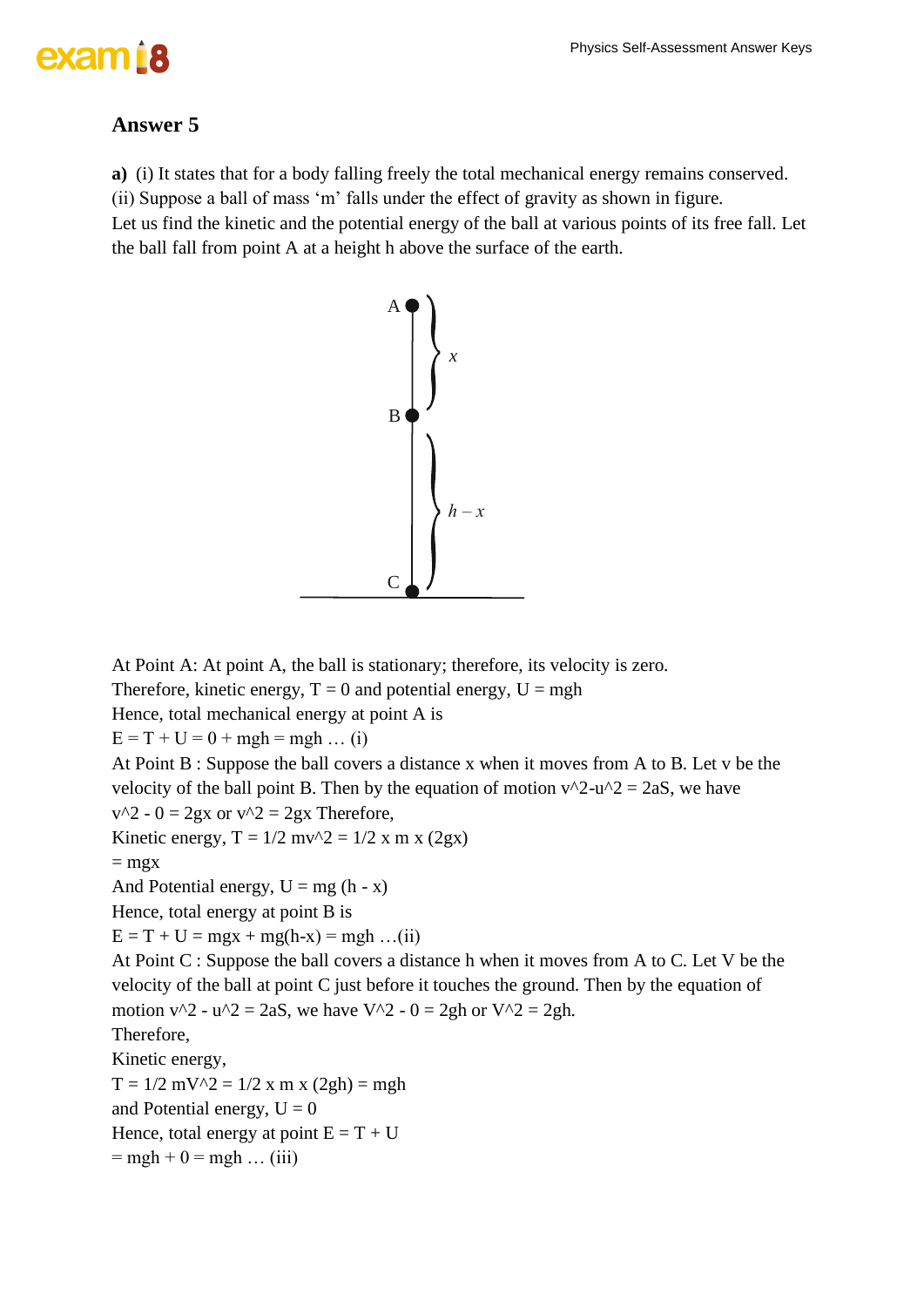

Thus, it is clear from equations (i), (ii) and (iii), that the total mechanical energy of a freely falling ball remains constant

(iii) Diagram of the given arrangement is shown below.



**(b)** As the given meter scale is a uniform scale. So, its centre of gravity lies at 50 cm. Let mass of meter scale be  $W_1$  kg.

By principle of moments,

 $m_1x_1 = m_2x_2$ 

 $m_1 x (70 - 50) = 0.05 x (95 - 70)$ 

 $m_1 = 0.05$  x 25/20

 $= 0.0625$  kg.

**c)** (a) Single movable pulley acts as a force multiplier.



Single movable pulley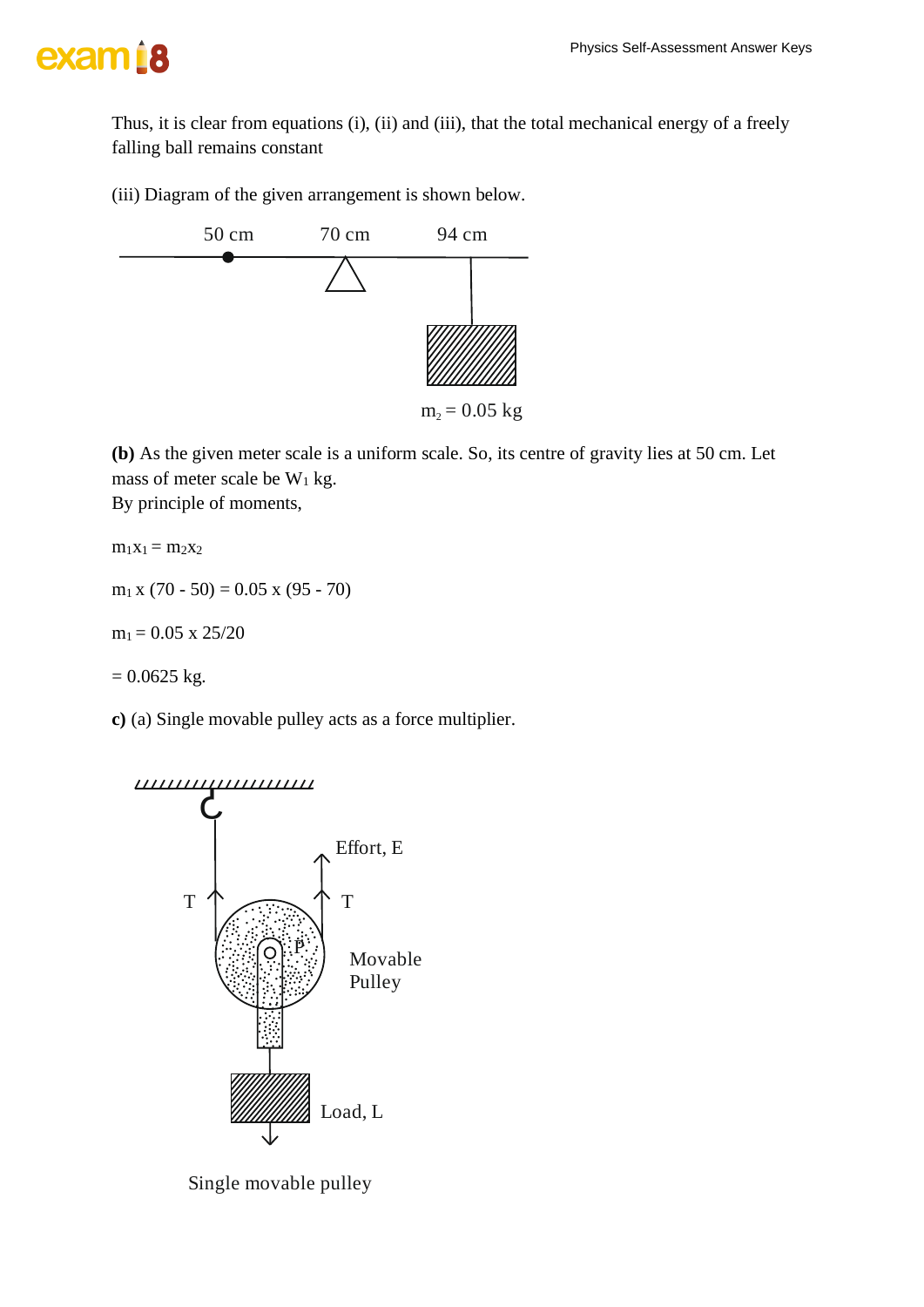## exam<sub>18</sub>

**(b)** Given: velocity ratio of a pulley system  $(VR) = 4$ Efficiency of the pulley system  $(\eta) = 90\%$ We know that

(i) 
$$
(\eta) = \frac{\text{Mechanical advantage (MA)}}{\text{Velocity ratio (VR)}}
$$

$$
90\% = \frac{MA}{4}
$$

$$
MA = \frac{90}{100} \times 4 = 3.6
$$

(ii) Load, L = 300 N, MA = 3.6, Effort, E = ?  
MA = 
$$
\frac{L}{E}
$$
  
E =  $\frac{L}{MA} = \frac{300N}{3.6} = 83.33$  N

#### **Answer 6**

**a)** (i) When a convex lens is dipped in water its focal length changes and relative refractive index changes which makes it less converging.

(ii) This means that the speed of light in diamond will reduce by a factor of 2.42 as compared to its speed in air. ... In other words, the speed of light in diamond is 1/2.42 times the speed of light in vacuum.

**b)** The rough focal length of a convex lens is obtained by forming sharp image of a very distant object on a screen. The distance of the screen from the lens gives us the rough focal length of the lens.

his method is not applicable to a concave lens, as image formed by a concave lens is virtual and it cannot be taken on a screen.

**c)** The image is virtual, erect, and larger than the object.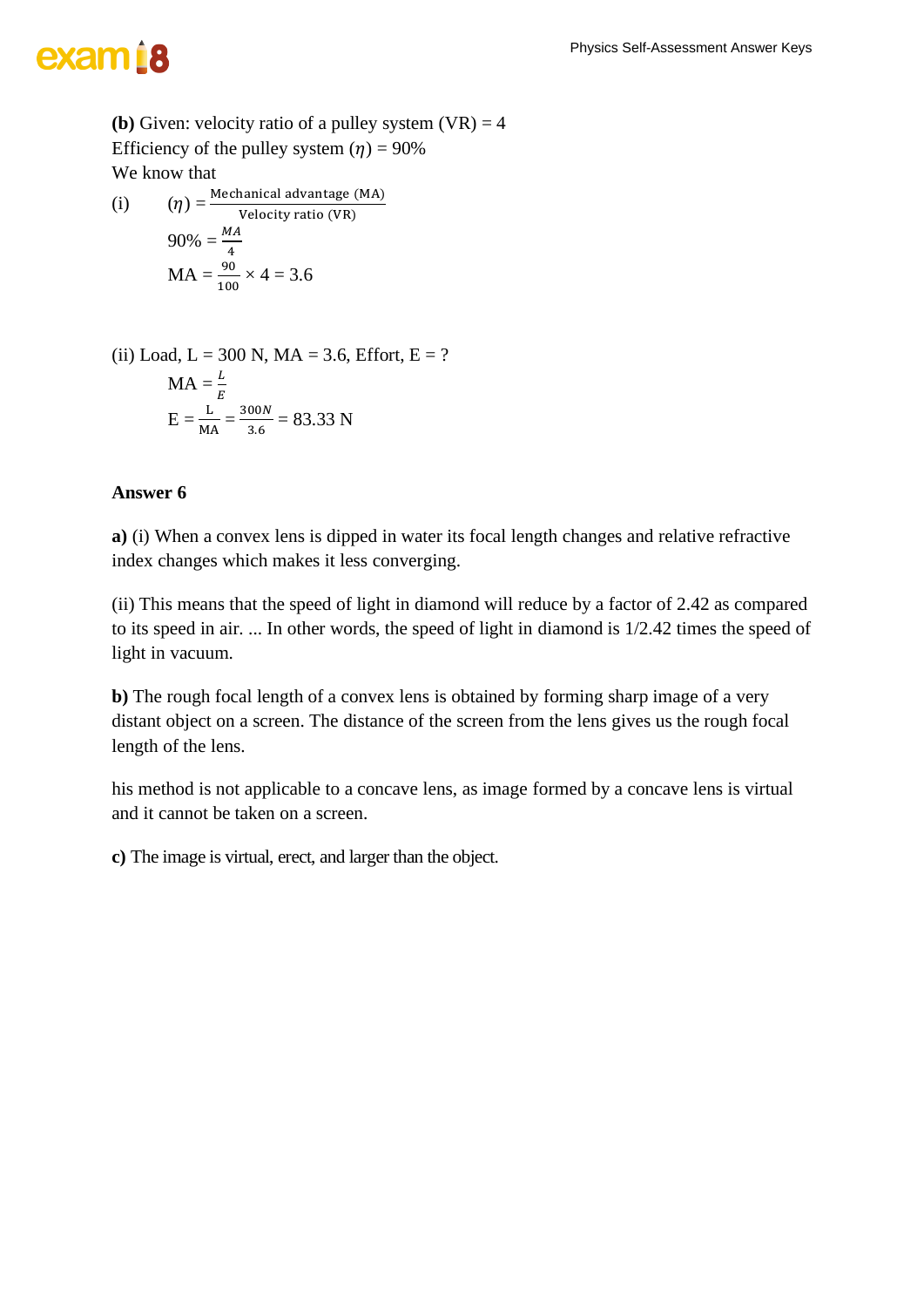### exam<sup>18</sup>

**a)** i)

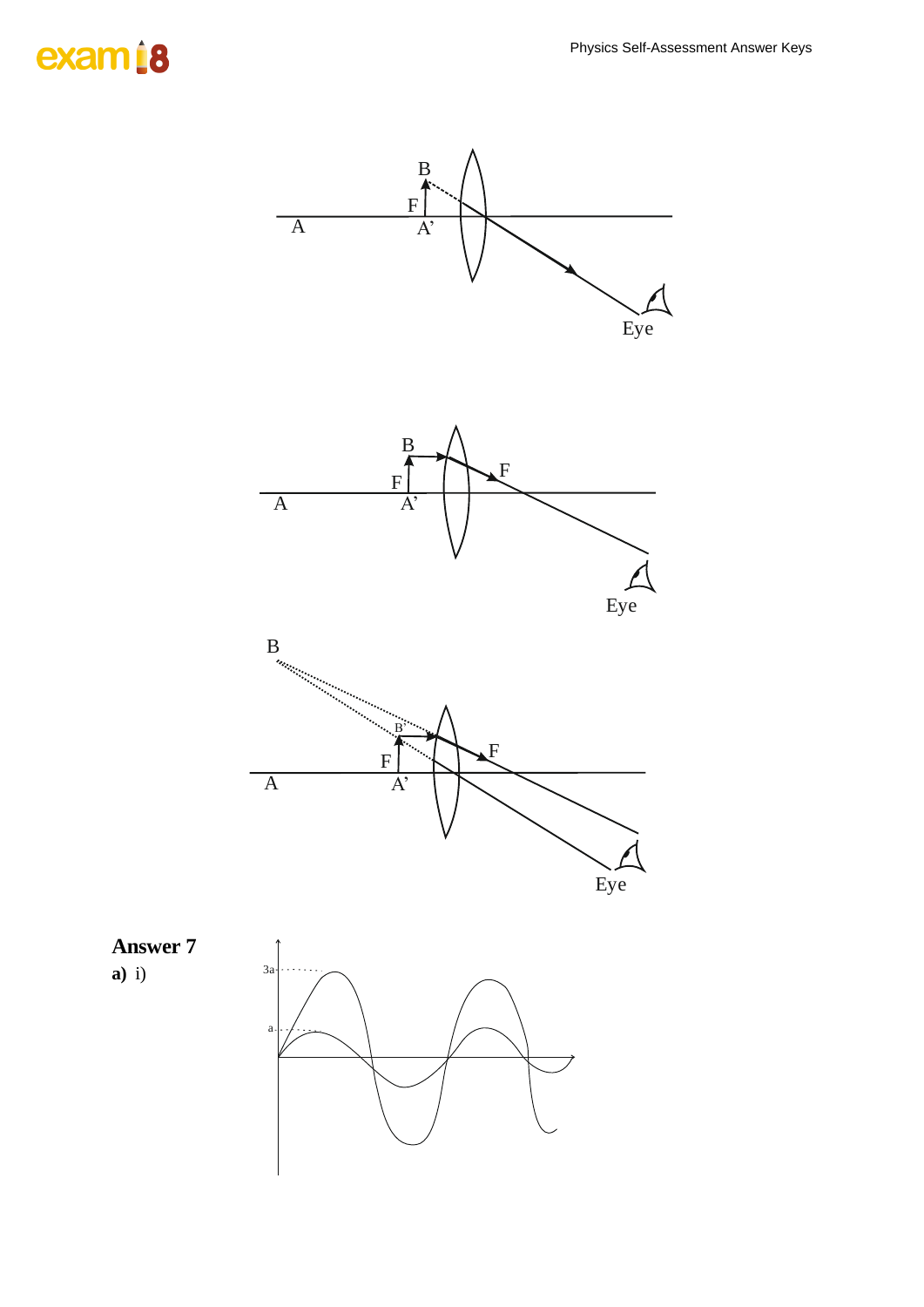ii) Forced vibrations occur if a system is continuously driven by an external agency. A simple example is a child's swing that is pushed on each downswing.

iii)The distance between the sound source and the reflecting surface must not be less than 17 metres where the time period between hearing the original sound and its echo should not be less than 0.1 of a second.

**b**) i) As the water level in the bucket rises, the length of the air column of the bucket goes on decreasing and the sound emitted goes on becoming more and more shrill. Thus, we can estimate from a distance that the bucket has been filled with water

ii)astronauts cannot talk with each other because there is no medium on moon for sound to travel, there is only vaccum.

Since sound waves are mechanical, they cannot propagate through vaccum. That is why they can't talk

They use radio waves to talk as radio waves are non-mechanical and can propagate through vaccum

**c)** Given : Time=5 sec Let d be the distance between John and the hill at the beginning.  $V = 2d/t$  $=2d/5$  ---------- eq (1) He then moves 320m towards hill. Therefore distance is (d-320 )m Therefore  $V=2(d-320)/2$  ---------- eq (2) Since velocities are same  $2d/5 = 2(d-320)/3$ 6d=10d-3200 4d=3200 d=800m Velocity  $=V=2x800/5=320$  m/s

#### **Answer 8**

**a)**

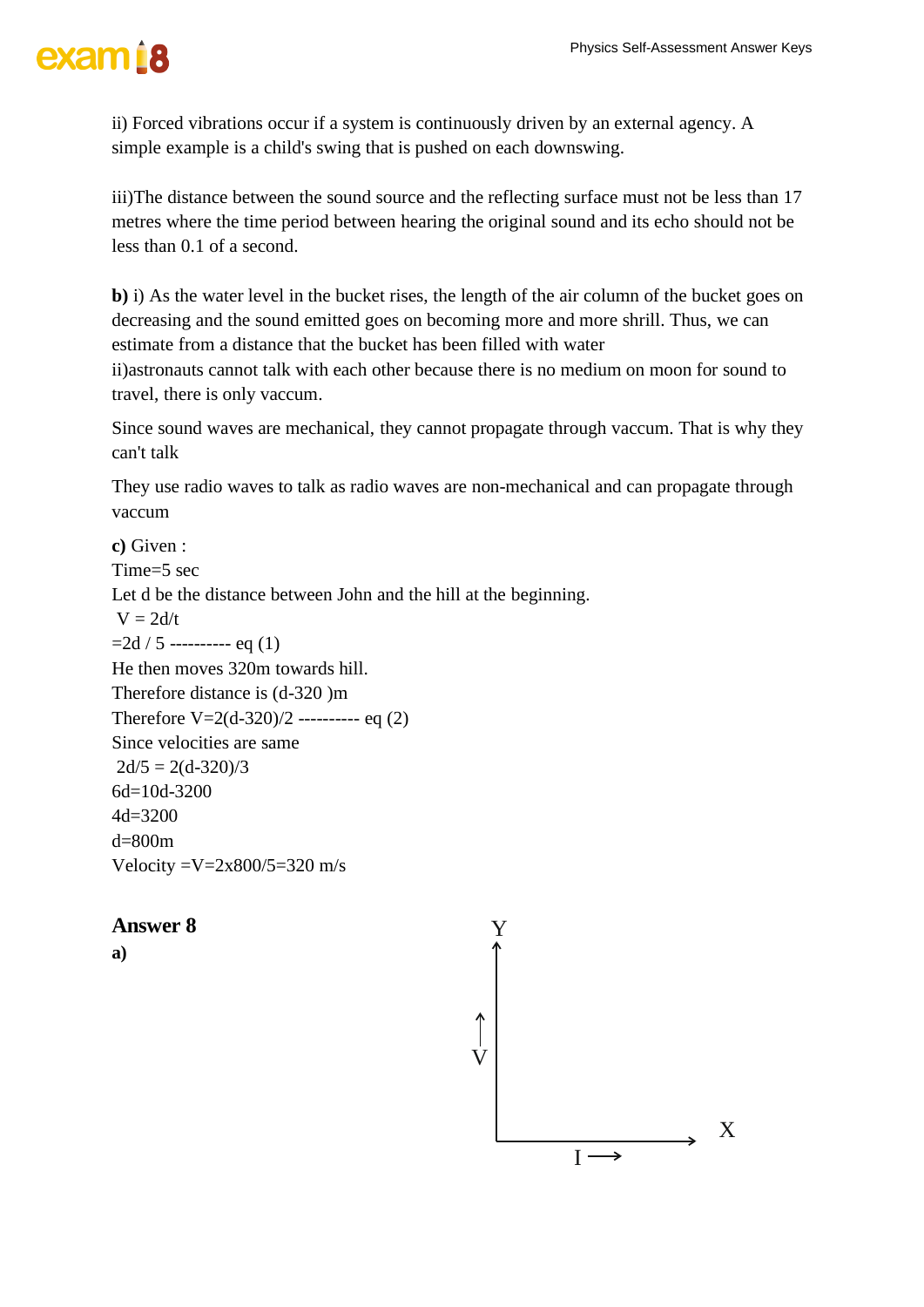

```
b) FIND R AND
```
use V=IR

**c)**

Energy consumed by bulbs in one month  $= 6*100*8*30 / 1000 = 144$  kWh Energy consumed by heater in one month  $= 1*2*0.5*30 = 30$  kWh Energy consumed by fans in one month  $= 5*50*6*30 / 1000 = 45$  kWh Total Energy consumed =  $(144 + 30 + 45)$  kWh = 219 kWh

#### **Answer 9**

**a)** The term calorie can be defined as the energy needed to raise the temperature of 1 gram of water by 1 °C.

1 cal=4.18 J

Heat absorbed by a substance is given by  $H = ms\theta H = Heat capacity \times rise$  of temperature. Since, H is same for both A and B, it is a clear that heat capacity is inversely proportional to the rise of temperature. Since, the rise of temperature A is more its heat capacity must be less. ∴ Heat capacity of A is less than that of B.

**b)** i) For any work with an open radioactive source, wear: disposable gloves (latex or nitrile gloves are generally suitable)

ii) Implementation of radiation protection and contamination control procedures. Use of proper protective equipment. Adherence to approved operating and maintenance procedure